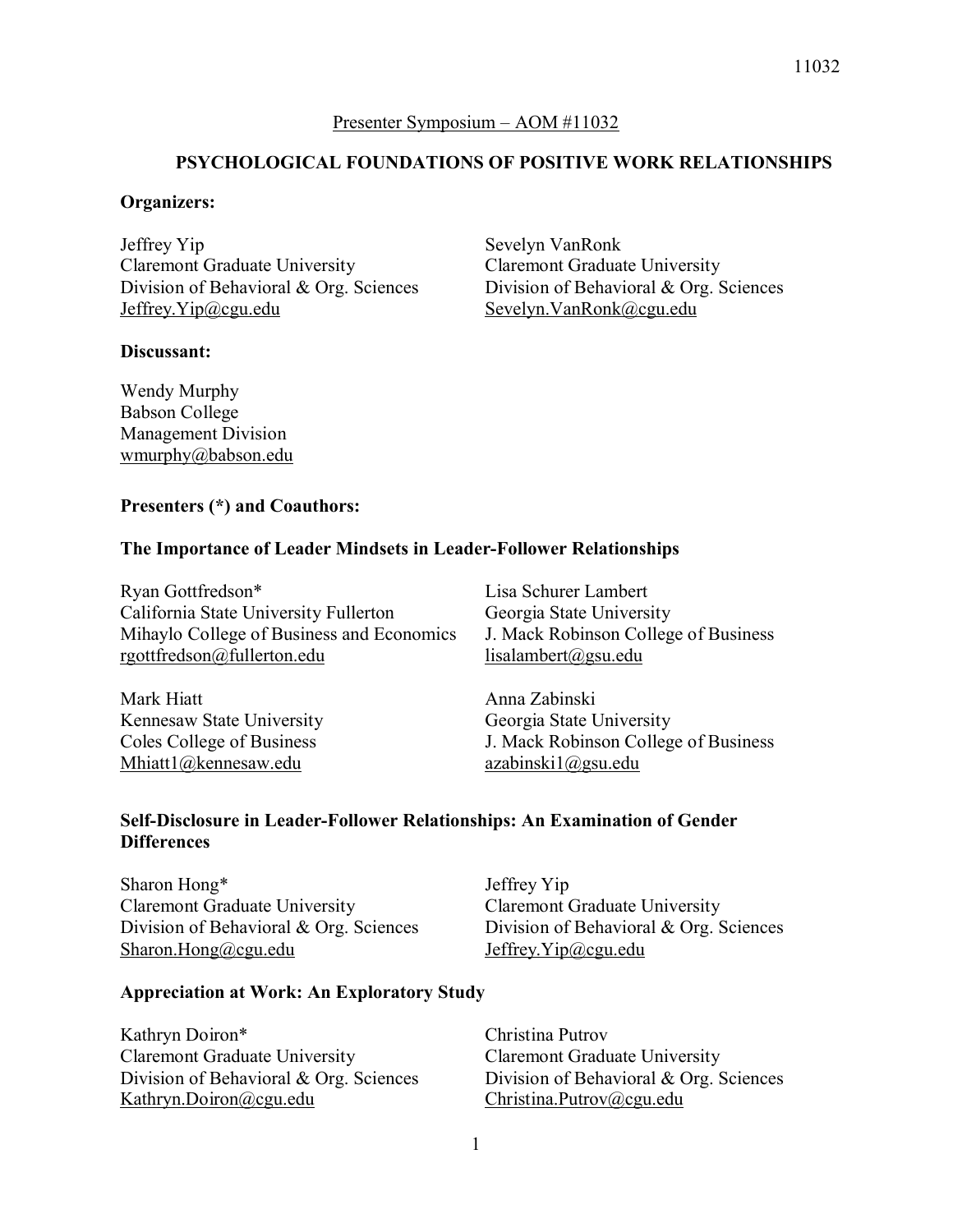11032

Sharon Hong Claremont Graduate University Division of Behavioral & Org. Sciences Sharon.Hong@cgu.edu

Saumya Aggarwal Claremont Graduate University Division of Behavioral & Org. Sciences Saumya.Aggarwal@cgu.edu

## **Uncertainty Reduction in Mentoring Relationships**

Jelena Zikic\* York University School of Human Resource Management Jelenaz@yorku.ca

Kyle Ehrhardt University of Colorado Denver Business School Kyle.Ehrhard@ucdenver.edu

**Potential Sponsor Divisions:** Organizational Behavior, Managerial and Organizational Cognition, Careers

*The symposium organizers, Jeffrey Yip and Sevelyn VanRonk, have received the statements from all intended participants agreeing to participate in the entire symposium and stating that they are not in violation of the Rule of Three + Three.*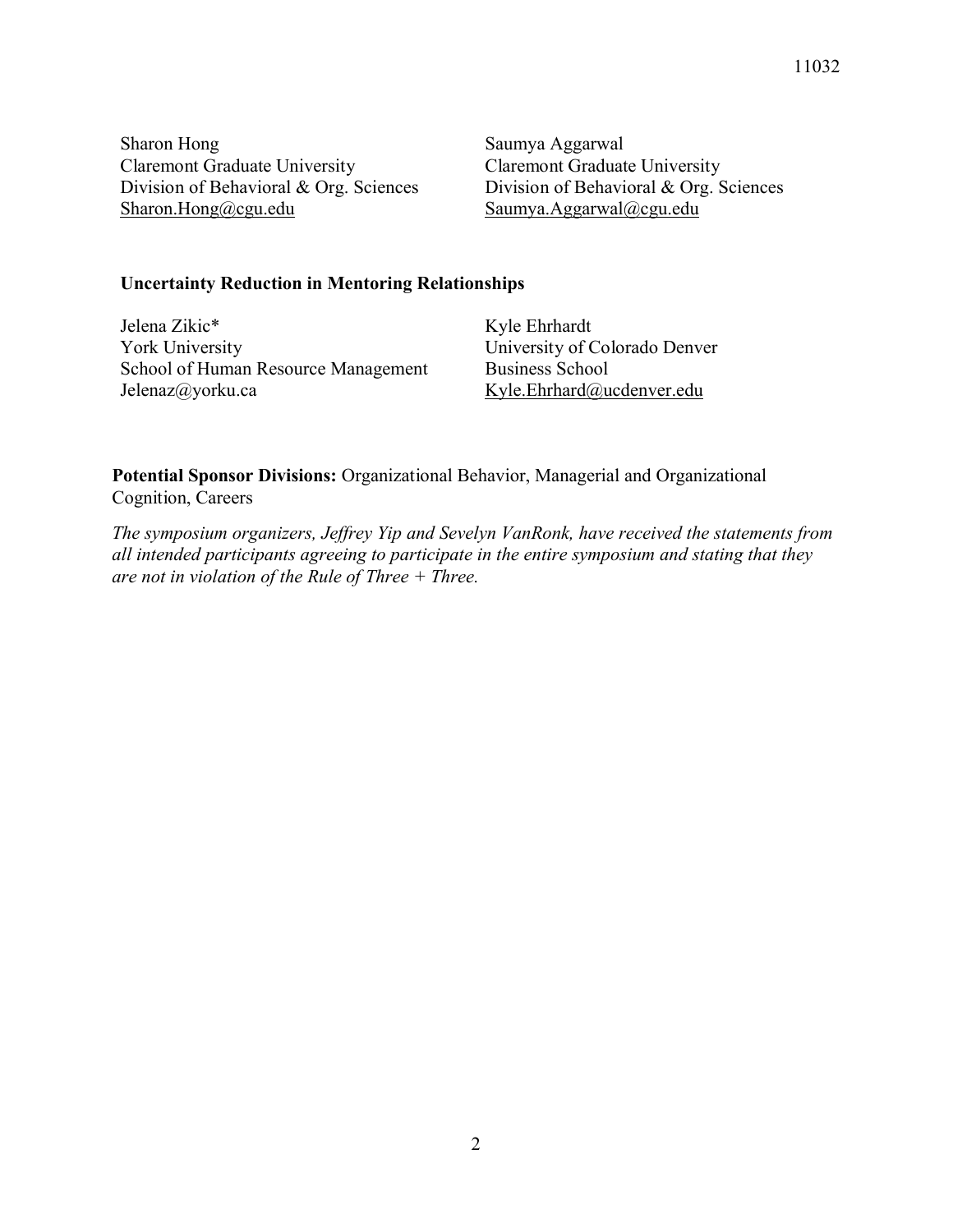#### **ABSTRACT**

Positive work relationships are an important condition for individual well-being and engagement in organizations. They are a central conduit for the improvement of lives, in and out of organizations. This symposium examines the conditions that enable positive work relationships to develop and thrive in organizations. Each paper in this symposium will examine a specific psychological process and present findings from empirical research. The first paper, by Ryan Gottfredson and colleagues, examines the role of mindsets and attributions in the development of trust and positive leader-follower relationships. The second paper, by Sharon Hong and Jeffrey Yip, assess the role of self-disclosure in leader-follower relationships, as well the impact of the leader's gender on how self-disclosure is received by followers. The third paper by Kathryn Doiron, Christina Putrov, Sharon Hong, and Somi Aggarwal examines the psychological processes of appreciation in work relationships. The final paper, by Jelena Zikic and Kyle Ehrhardt examines the role of uncertainty reduction in building high quality mentoring relationships. The symposium will conclude with remarks from Wendy Murphy who will comment across all four papers and discuss the practical implications of this research for organizations.

**Keywords: Work Relationships, Social Exchange, Social Cognition, Leadership, Mentoring**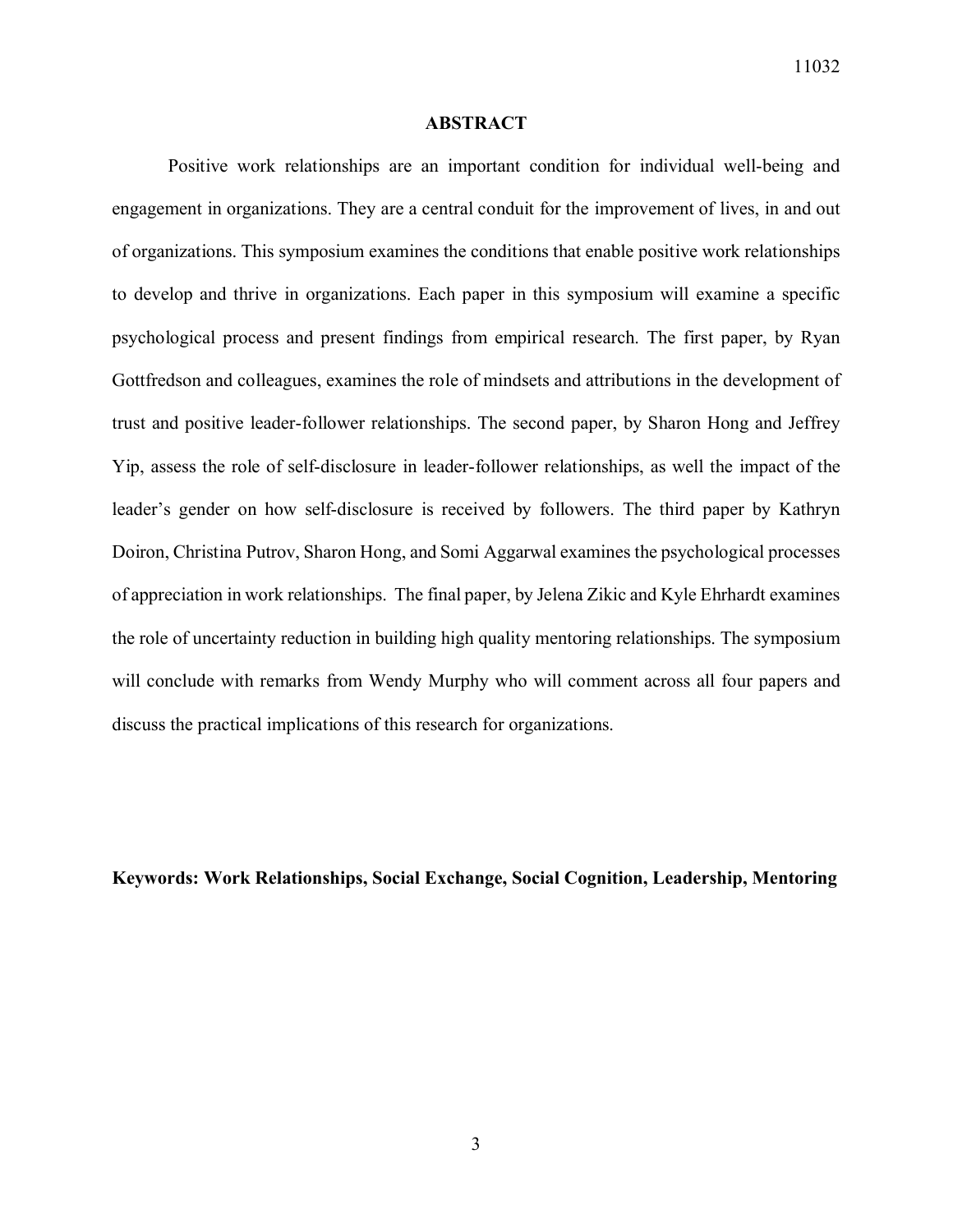#### **OVERVIEW OF SYMPOSIUM**

The improvement of lives, through positive work relationships, is a central concern in organizational scholarship and a focus of this symposium (Colbert, Bono, Purvanova, 2016; Dutton & Heaphy, 2003; Gersick, Bartunke, & Dutton, 2000; Gittell, 2016; Ragins & Dutton, 2007). Meaningful and supportive relationships are important to the development of personal agency (Baumeister & Leary, 1995) and empowered action (Miller & Stiver, 1997). In particular, positive work relationships have been found to predict organizational commitment (Liden & Wayne, 2000), employee energy (Owens, Baker, Sumpter, & Cameron, 2016), learning (Lankau & Scandura, 2002), identity development (Ibarra, 1999), and personal growth towards one's ideal self (Drigotas, 2002; Ragins, 2011). While the benefits of work relationships are clearly established, we know less about its psychological antecedents. In response, this symposium brings together four empirical papers that examine distinct psychological processes in the development of positive work relationships.

Positive work relationships are *appetitive*, characterized by the pursuit of rewarding and desired outcomes, while negative ones are *aversive*, or characterized by undesired and harmful outcomes (Reis & Gable, 2002). Positive relationships not only help encourage employees to perform at their best, but help organizations by maintaining productive employees. While social interactions in the workplace can take several forms (leader-member exchanges, team-member exchanges, mentorship, etc.), research is needed to understand the psychological mechanisms that underlie such relationships. More specifically, psychological mechanisms directed towards individual and social cognition in shaping relationship outcomes.

Psychological research on work relationships has focused primarily on the challenges associated with negative workplace interactions. This reflects the tendency in the organizational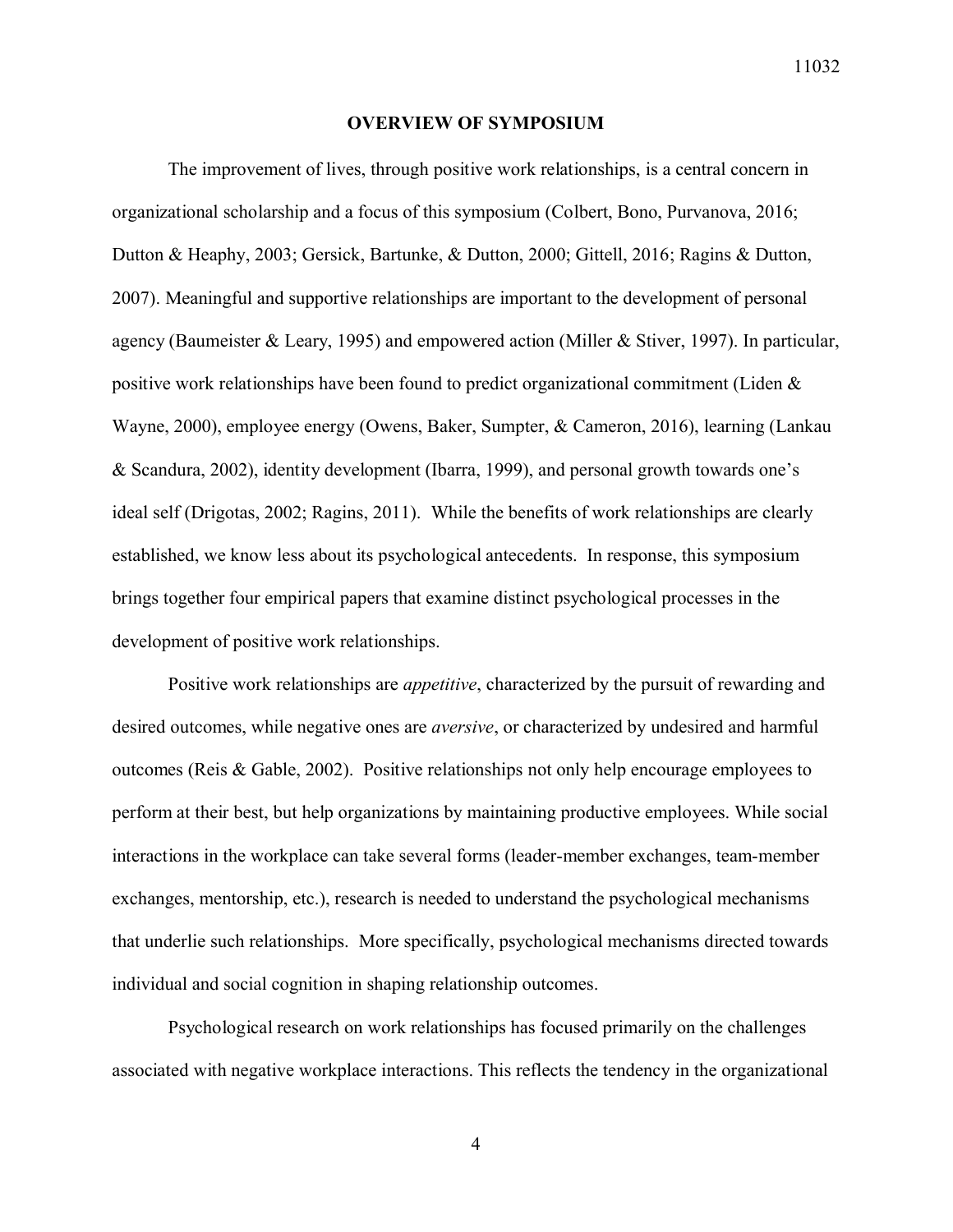scholarship to focus on problem solving, rather than resource generation (Luthans, 2002). Research in the areas of positive organizational scholarship (Cameron, Dutton, & Quinn, 2003) and positive organization psychology (Donaldson  $\&$  Ko, 2010) have attempted to expand the repertoire of available topics and strategies and move beyond the study of negative workplace interactions. Drawing from this perspective, the symposium seeks to expand the understanding of the many psychological processes that serve as a foundation for positive work relationships in organizations.

The first paper, by Ryan Gottfredson and colleagues, examines the role of leader mindsets and attributions in the development of trust and positive leader-follower relationships. More specifically, the authors examine three particular types of attributions – attributions of the leader's consideration of organizational goals, follower interests, and the leader's self-interest. The authors examine the consequence of these attributions on follower trust in leaders.

The second paper, by Sharon Hong and Jeffrey Yip, examine the role of self-disclosure in leader-follower relationships, as well as differences in how followers receive self-disclosure from male versus female leaders. Self-disclosure plays a vital role in developing and maintaining relationships in the workplace. The effect of self-disclosure from top-tier leaders on coworkers' perceptions of warmth and competence has not been closely examined in prior research. Using multi-source data from executives and their direct reports, the authors examine the relationship between leader self-disclosure and the perceptions of leader warmth and competence. In addition, the study examines how the gender of the leader might moderate the relationship between leader self-disclosure and follower perceptions.

The third paper by Kathryn Doiron, Christina Putrov, Sharon Hong, and Somi Aggarwal examines the psychological processes of appreciation in work relationships. Through a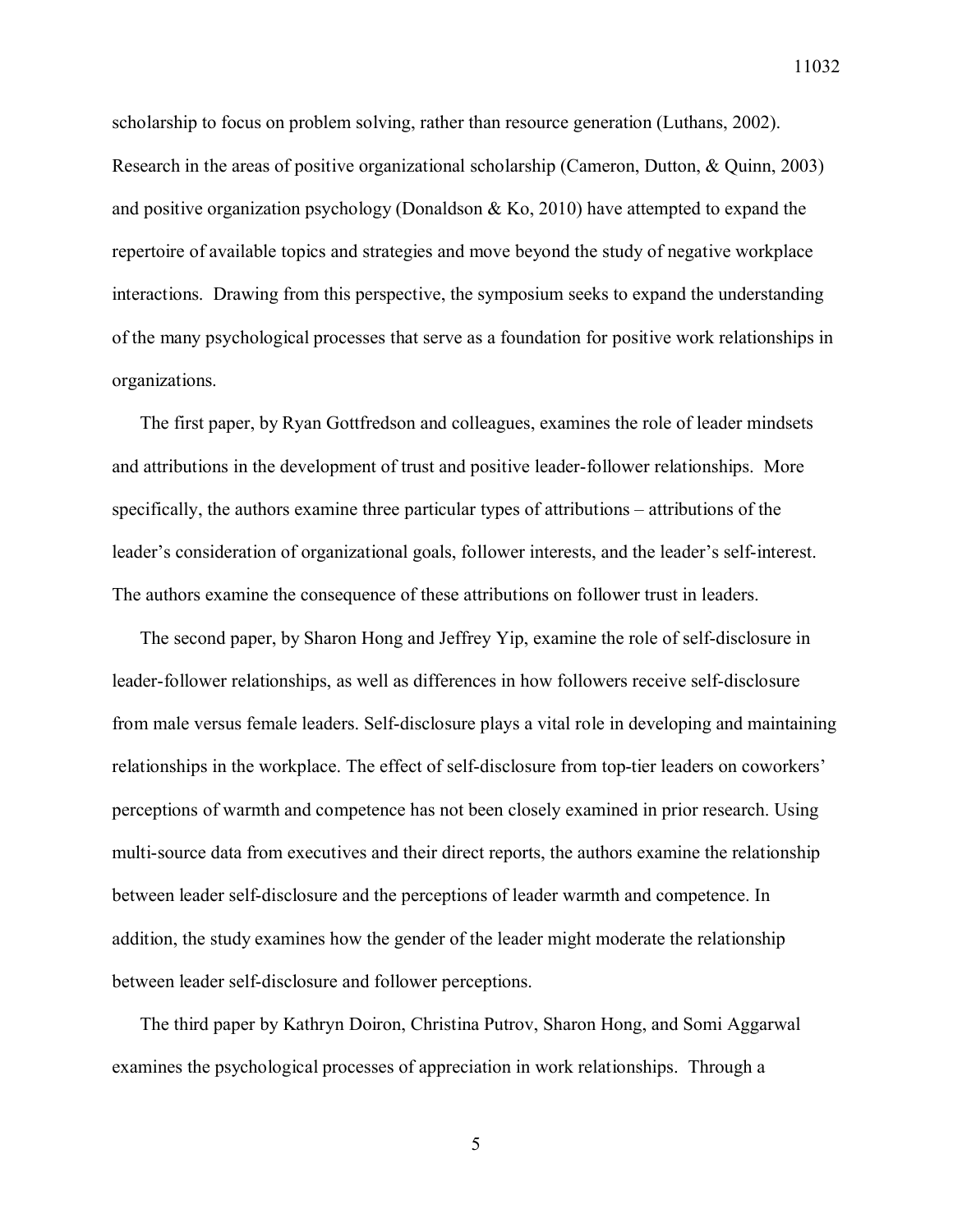qualitative study and systematic analysis of interviews, the authors examine differences between positive and negative experiences of appreciation. In addition to identifying patterns of appreciation, they examine why people express and receive appreciation at work. Results from the study reveal that the outcomes of expressing and receiving appreciation are contextdependent.

The final paper, by Jelena Zikic and Kyle Ehrhard examines the role of uncertainty reduction in building high quality mentoring relationships. Through a qualitative and matched-sample study of 50 mentor-protégé pairs in a culturally diverse formal mentoring program, the authors uncover key mechanisms for constructing positive relationships in diverse relational contexts. They found that the way in which mentors and protégé negotiated and attempted to resolve uncertainties proved critical, as it laid the groundwork for how their relationship was able to progress in varying degrees of quality. This experience helped to establish a foundation of trust between mentors and protégés, and created a norm of openness that carried through the mentoring relationship.

Following these four presentations, the remaining twenty-five minutes of the symposium will be devoted to an interactive session with attendees, led by our discussant, Dr. Wendy Murphy. Dr. Murphy is an organizational behavior, careers, and mentoring scholar; and co-author of the book *Strategic Relationships at Work* (2014). She will comment on how advances in research will translate into practical applications in the field. Drawing on the four presentations as a foundation, this interactive session will focus on building new lines of inquiry that can be identified and will address the intricacies of high quality relationships in organizations.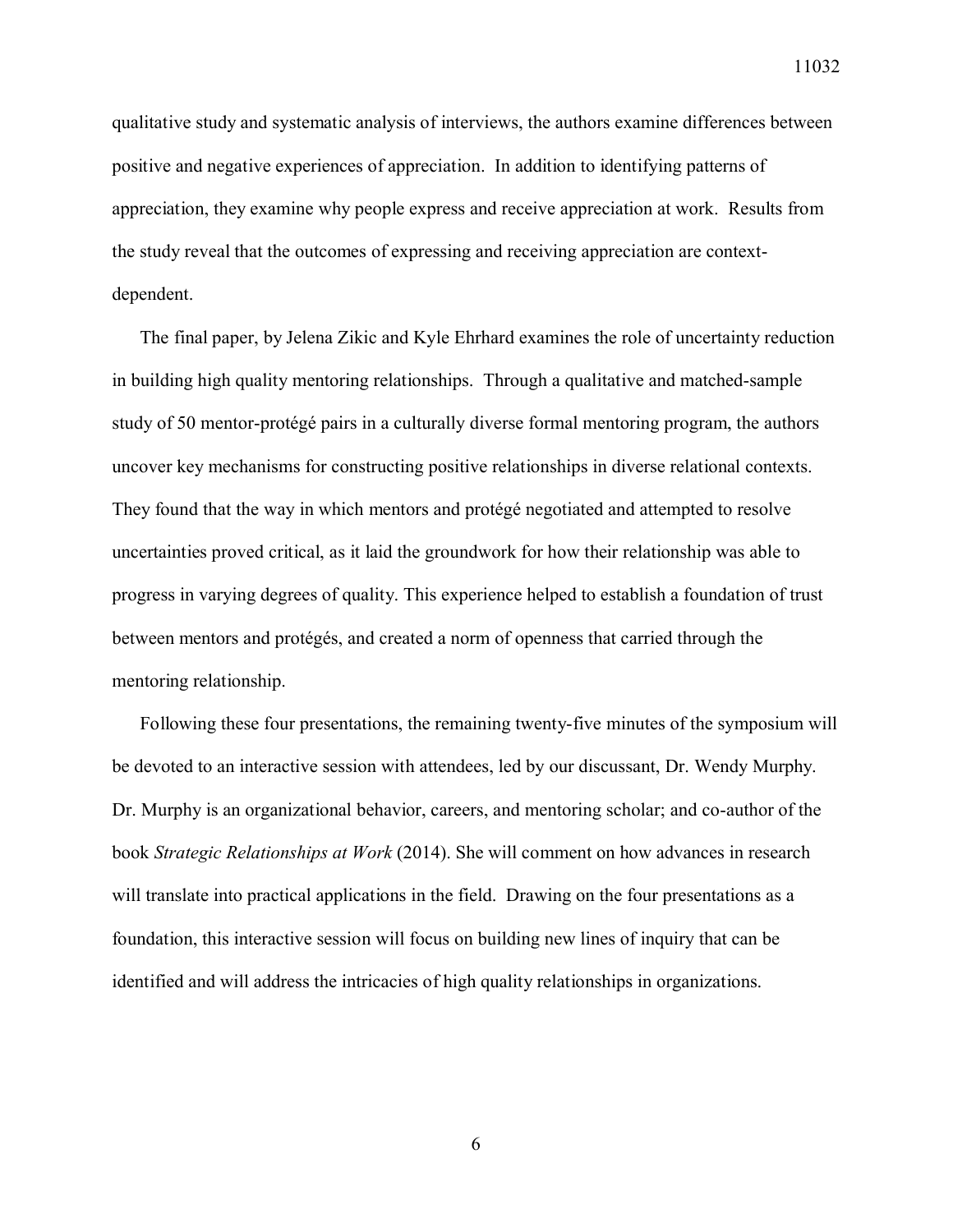#### **RELEVANCE TO DIVISIONS**

The focus of this symposium – on the psychological foundations of positive work relationships – speaks directly to the All Academy Theme of "Improving Lives". Positive work relationships serve as an antecedent *and* an outcome for improved lives in organizations. It is a topic central to a number of divisions in the Academy of Management.

This symposium has particularly strong connections with research in the Organizational Behavior, Managerial and Organizational Cognition, and Careers division. The focus of this symposium includes a diverse panel of established and emerging scholars in organizational behavior and concludes with a discussion led by Wendy Murphy, a leading scholar in the areas of careers and mentoring.

## **Organizational Behavior**

The symposium will address a number of issues that are central to the Organizational Behavior division, including "interpersonal processes" and their influence "on individual, interpersonal, group, and organizational outcomes" (OBDiv). The symposium will present perspectives that will refine current perspectives on interpersonal processes in organizations, particularly in the context of leader-follower and mentoring relationships. Each paper examines specific psychological mechanisms in work relationships, such as: mindsets (Gottfredson et al.), self-disclosure (Hong & Yip), appreciation (Doiron, Putrov, Hong, & Aggarwal), and uncertainty reduction (Zikic & Ehrhardt). In addition, this symposium contributes to community building with the OB Division, with a focus that resonates with Positive Relationships at Work Microcommunity (http://positiveorgs.bus.umich.edu/micro/).

## **Managerial and Organizational Cognition**

The symposium is relevant to the Managerial and Organizational Cognition division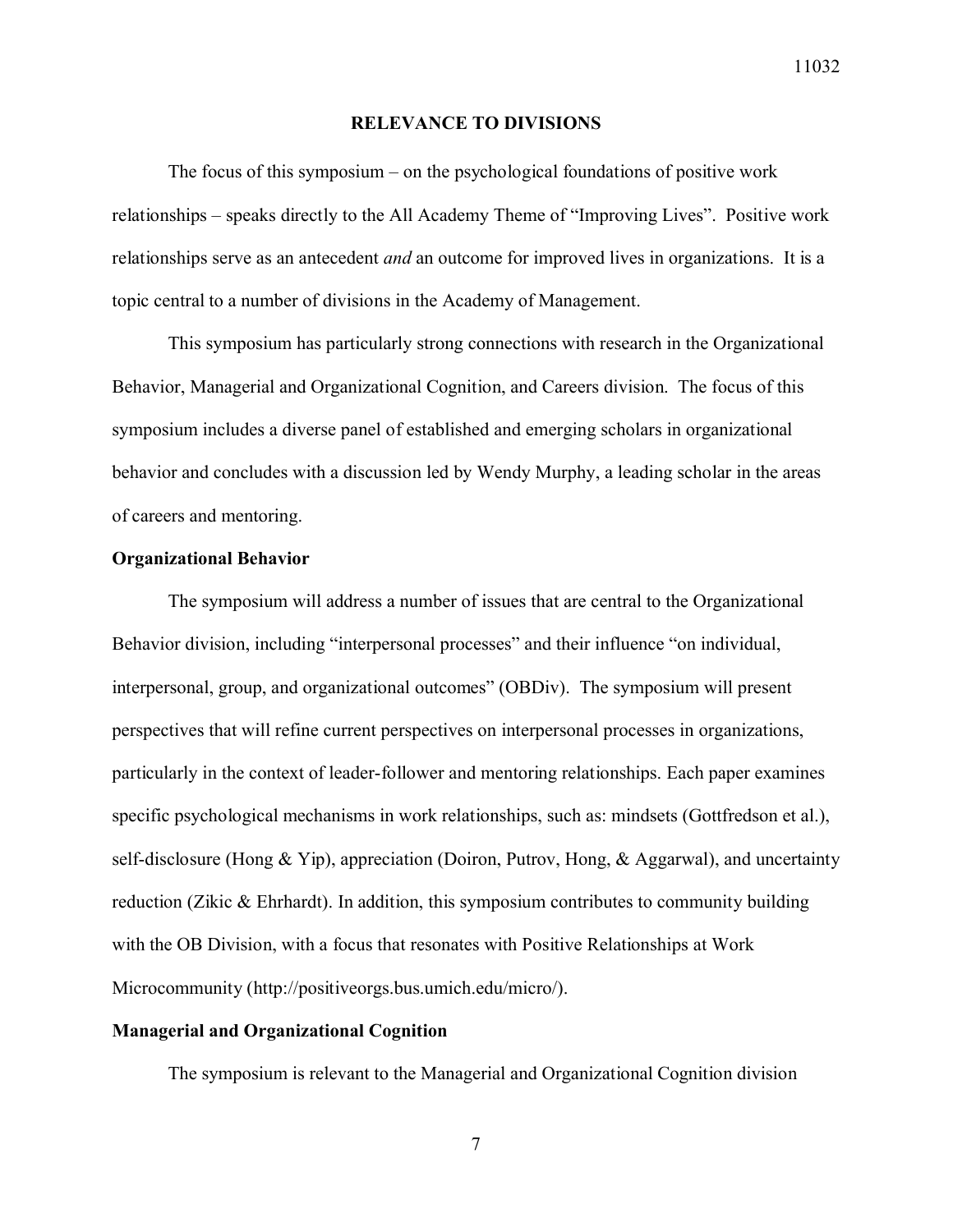through its focus on social cognitive processes in work relationships. All four papers examine perceptual and meaning-making antecedents to positive work relationships. In particular, Gottfredson et al. explore the role of mental models and attributions in shaping leader-follower relationships, while Hong and Yip's paper discuss how perceptions of leader self-disclosure are associated with attributions of leader effectiveness. The third paper of the symposium (Doiron et al) examines both positive and negative perceptions associated with expressing and receiving appreciation. The final paper of the symposium (Zikic and Ehrhardt) examines how uncertainty reduction can be a positive social cognitive mechanism in building trust and developing high quality mentoring relationships. Altogether, the papers within this symposium attend to relationships as a social cognitive phenomenon – an approach that is salient to the MOC division.

## **Careers**

Career scholars have emphasized the need for a relational and social cognitive approach to careers (Lent, Brown, & Hackett, 1994; Parker, Hall, Kram 2008). The first paper, by Gottfredson and colleagues, examines the psychological dynamics of mindsets and attribution in leader-follower relationships. The understanding of mindsets and social cognition is a growing area in careers research (Heslin, Keating, & Minbashian, in press). Hong and Yip's paper examines how self-disclosure might be a double-edged sword for executive careers. Doiron and colleagues discuss how appreciation can contribute to positive career outcomes for both the giver and receiver of appreciation. The concluding paper of this symposium, by Zikic and Ehrhardt, is particularly salient to careers research – the researchers examine the novel role of uncertainty reduction in mentoring relationships. Our symposium discussant, Wendy Murphy, is a careers and mentoring scholar. Her comments will focus on the relevance of the four papers in advancing a relational approach to careers and organizational behavior.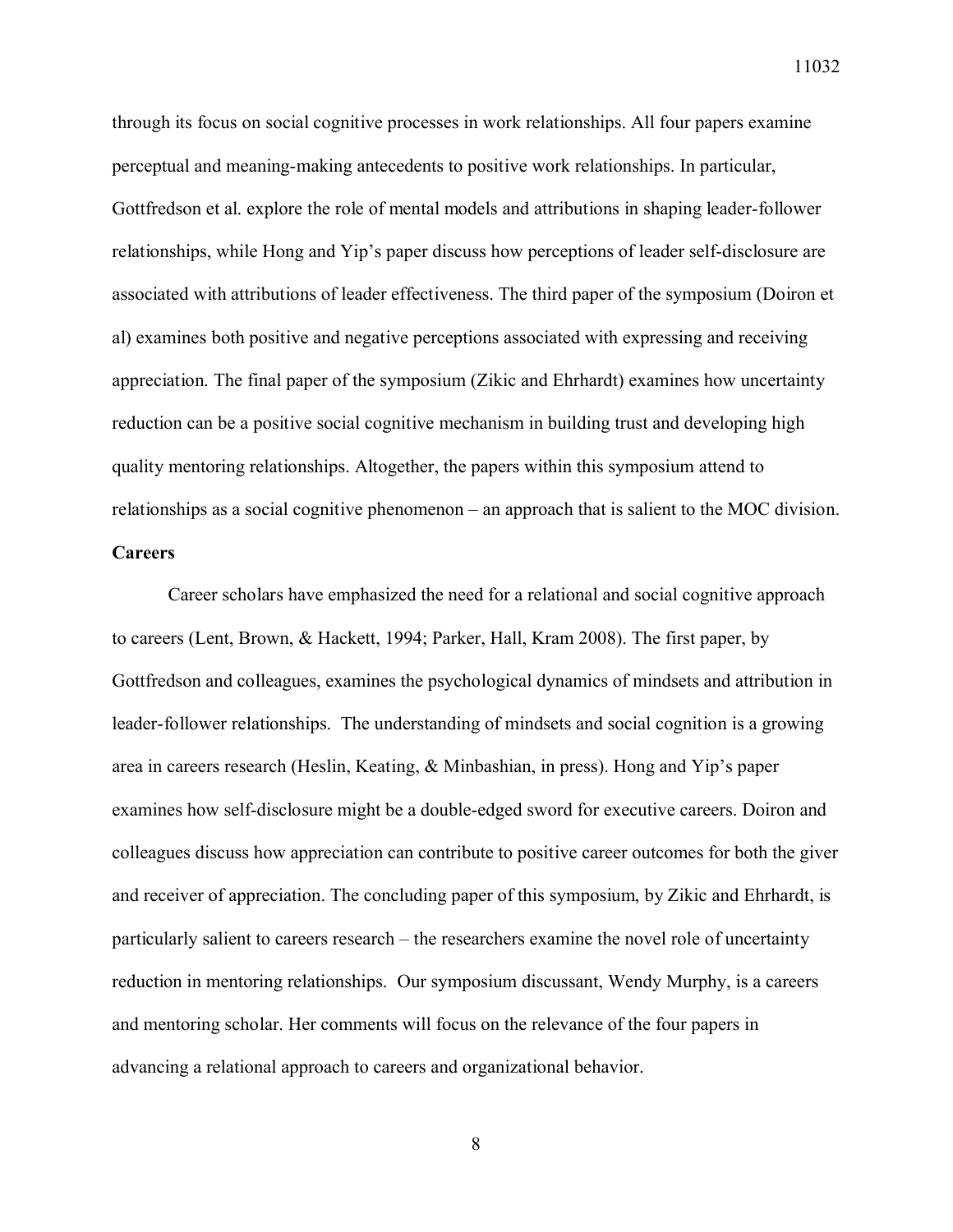## 11032

## **PROPOSED FORMAT OF SYMPOSIUM**

Length: 90 minutes

**Minutes 0-5**: Welcome and introduction to the symposium.

• Presenter: Jeffrey Yip and Sevelyn VanRonk

**Minutes 5-65**: Paper presentations (15 minutes each)

- The Importance of Leader Mindsets in Leader-Follower Relationships *Presented by Ryan Gottfredson*
- Self-Disclosure in Leader-Follower Relationships: An Examination of Gender Differences *Presented by Sharon Hong*
- Appreciation at work: *Presented by Kathryn Doiron*
- Uncertainty Reduction in Mentoring Relationships *Presented by Jelena Zikic*

**Minutes 65-90**: Discussant comments and interactive dialogue with session attendees  $\Box$ 

• Discussant: Wendy Murphy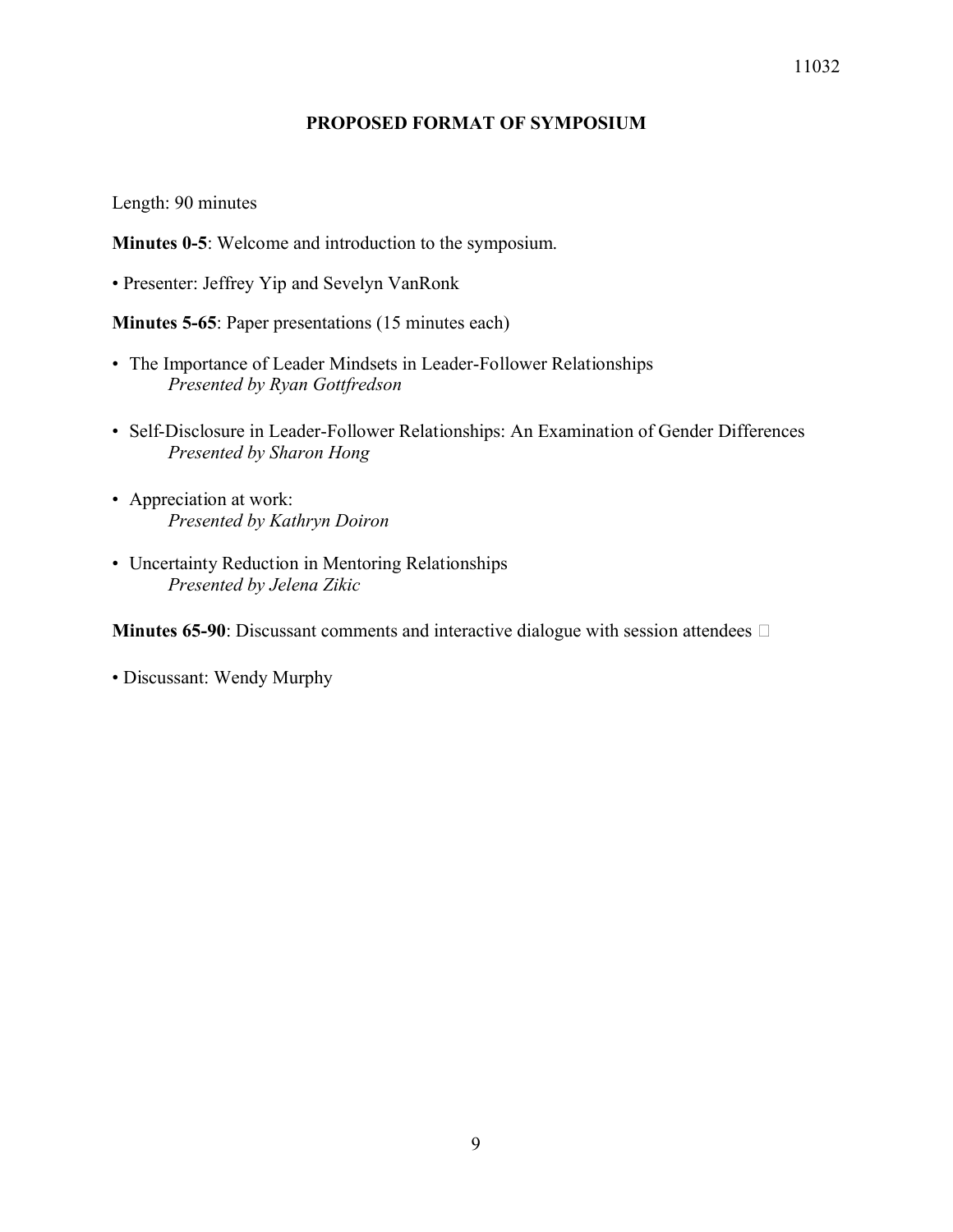#### **PRESENTATION SUMMARIES**

#### **The Importance of Leader Mindsets in Leader-Follower Relationships**

Ryan K. Gottfredson, Lisa Schurer Lambert, Mark Hiatt, & Anna Zabinski

Organizational research has repeatedly found that high quality relationships between followers and leaders lead to a wide variety of positive outcomes for employees and organizations, including job attitudes and performance (Dirks & Ferrin, 2002; Dulebohn, Bommer, Liden, Brouer, & Ferris, 2012; Gottfredson & Aguinis, 2017). One of the most useful indicators of the strength of this important relationship is followers' trust in their leaders (Dirks & Ferrin, 2002). As such, organizational researchers have been interested in what drives followers' trust in their leaders. One of the primary drivers of such trust is the type and amount of leadership provided to the followers (Dirks & Ferrin, 2002). In fact, a variety of specific leadership behaviors including showing support, guiding task performance, and fostering innovation have been positively related to followers' trust in their leader and subsequent performance (Dirks & Ferrin, 2002). In short, there is strong support for the idea that what leaders do for their followers is an important factor in how leaders develop quality relationships with their followers.

Followers do attend to how leaders behave towards them, but we propose that followers also attend to *why* leaders act the way they do (Eberly & Fong, 2013). For instance, followers may perceive that one leader implements a workplace safety program because it is related to an organizational goal while another leader may implement the safety program because he or she is seriously concerned about workers' physical health and preventing injuries. Thus, both leaders in our example engage in the same behavior but for apparently different reasons. We refer to this idea of 'why leaders do what they do' as a mindset. Specifically, mindsets are mental frames that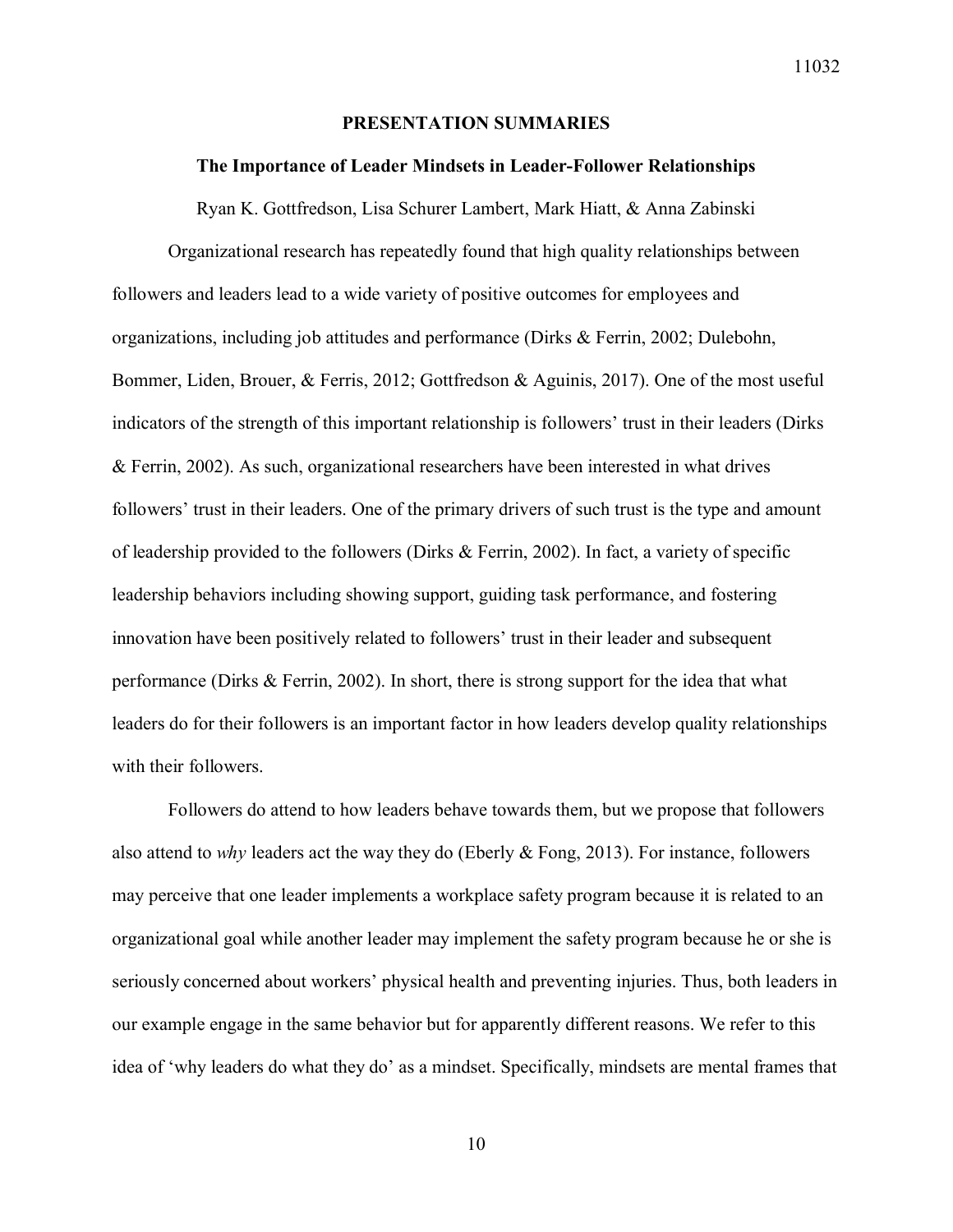orient individuals toward a distinct way of thinking, understanding experiences, and guiding them toward specific actions and responses (Crum, Salovey, & Achor, 2013). The vast majority of the research on the relationship between leadership and leader-follower relationship quality has focused on leadership behaviors, or what leaders do. We are interested in determining the role followers' perceptions of their leaders' mindsets, or 'why leaders do what they do,' influences the relationship between leadership behaviors and leader-follower relationship quality.

In this exploratory study, we propose three types of attributions that followers may make regarding their leaders' mindsets. First, followers may perceive that their leader is primarily focused on organizational goals and objectives, or what is best for the organization (organizational mindset). A second type of mindset may be the extent to which followers believe that their leader is motivated to further his or her followers' best interests and help them succeed (follower mindset). Third, followers may infer that the leader is focused on his or her own selfinterest and personal gain (self-interest mindset). We do not envision these three mindsets as mutually exclusive, but suggest that that leaders may be viewed as high on all three, or low, or in any combination of amount.

The specific purposes of our study are to demonstrate that leaders' mindsets (1) directly influences followers' trust in their leaders, and (2) moderates the relationship between leadership behaviors and trust. Specifically, we reason that the effect of follower-focused mindsets positively moderates the relationship between leadership behaviors and trust, while self-focused mindsets negatively moderate the relationship between leadership behaviors and trust.

We tested our exploratory propositions using survey data from 225 employees who provided customer assistance, scheduled appointments, and followed up on orders in a call center environment for a major retailer in the southeast U.S. Trust in the supervisor, and three types of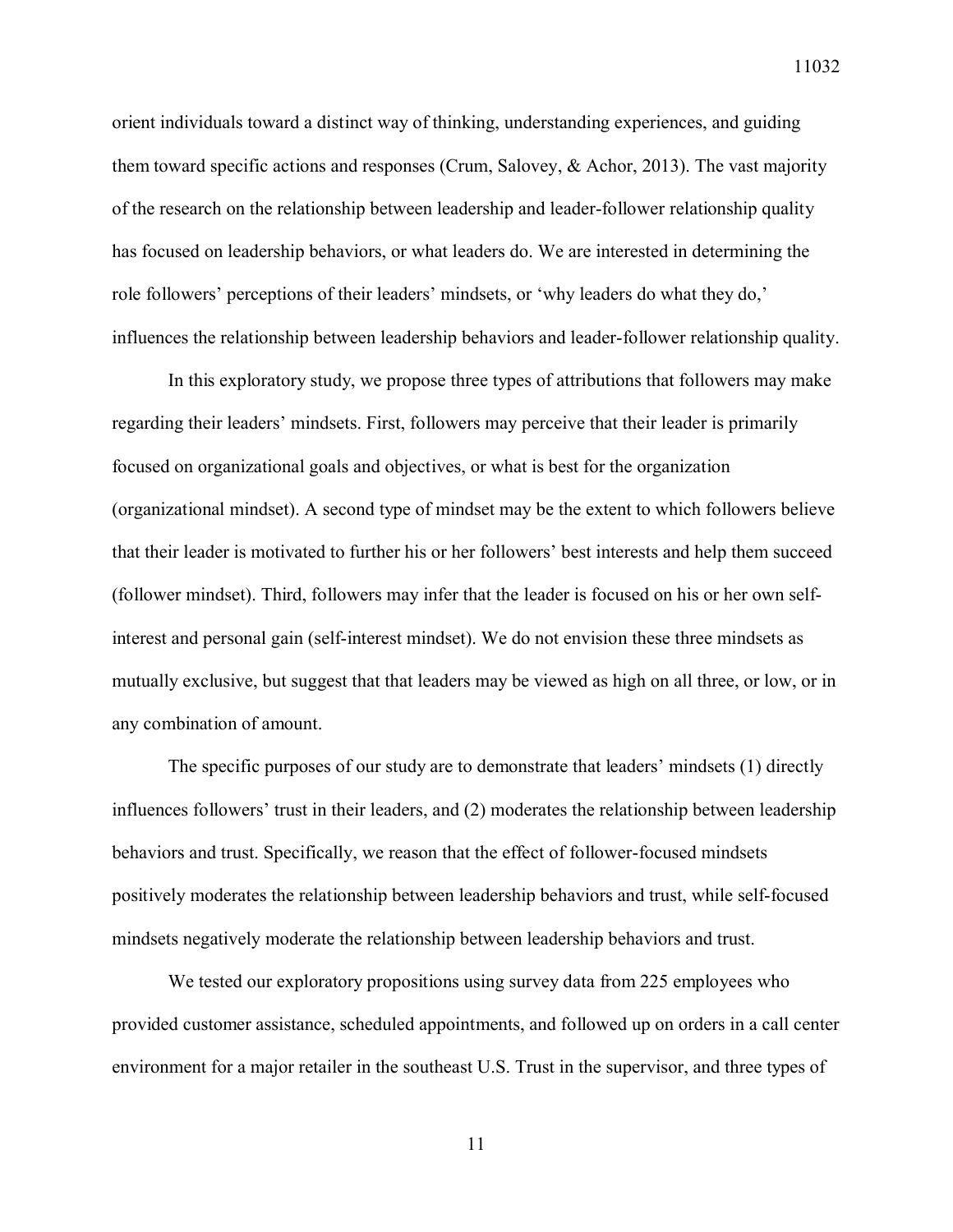leadership behavior (relational, task behavior, change leadership) were each assessed with three item scales. Three item scales were developed for each of the three mindsets. Respondents reported "how much does this describe your leader" for organizational (e.g. "Is motivated to help *Company Name* meet its goals."), follower (e.g. "Cares primarily about helping employees succeed.") and self-interested (e.g. "Focused on his/her own self-interest.") mindsets.

Each of the three leadership behaviors was combined with each mindset, in turn, for a total of nine relationships tested. Despite significant chi-square tests, CFA results for each of these nine relationships provided evidence of construct validity with acceptable approximate goodness of fit indices, high loadings and little evidence of cross loadings (see Table 1). Trust was regressed on to a leadership behavior (relational, task, or change) and results confirmed that these behaviors were positively related to trust. Next mindset and a product term (leader behavior x mindset) to test moderation were added to the equation. As we explain next, results shown in Tables 2-4 offer evidence largely consistent with our suppositions. For eight of nine relationships, mindsets explained variance above and beyond leadership behavior consistent with our first research purpose. Mindset moderated the effect of leader behavior on trust for four of the nine relationships. For all nine relationships, the effect of the leader behavior declined when adding the combination of the direct effect of mindset and the product term to the equations and these explained significant increase in variance ranging from  $\Delta R^2 = 0.02$  to  $\Delta R^2 = 16$ . We conclude support for our assertion that understanding employees' assessments of leaders' mindsets usefully explains trust in supervisors beyond that explained leaders' behaviors.

For four of our relationships, mindset moderated the effect of leader behavior on trust in supervisor. The moderating effect of follower mindsets on behavior was negative such that when follower mindset was low, increases in the leader behavior (i.e. relational and change leadership)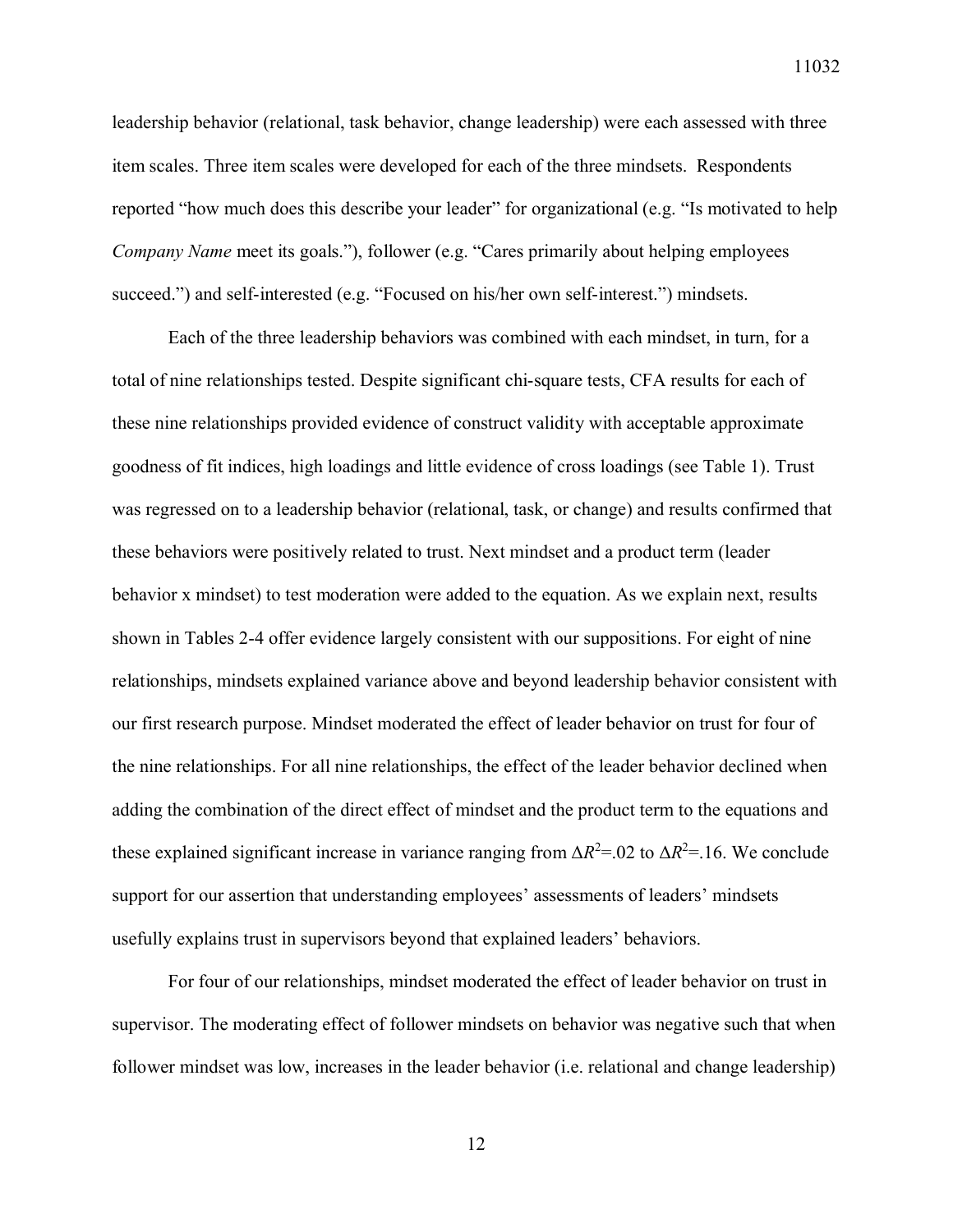were more strongly associated with increases in trust than when follower mindset was high (see graphs). These results suggest that when employees perceive that their leaders are not focused on employees' best interests, increases in relational and change leadership behavior are related to increased trust. However, when perceived follower focus is high, increases in leadership behavior have a more modest effect on trust. Similarly, the effect of increases in change leadership on trust is stronger when organizational mindset is low rather than high. These results hint that perhaps positive intentions toward followers and the organization can buffer the effects of low amounts of positive leadership behavior. This pattern is reversed for the self-interested mindset. When employees perceive that their leader is low on self-interest, trust is higher and increases in change leadership behavior are positively associated with trust. However, when selfinterested mindset is high, trust is overall lower but increasing change leadership behavior can offset this negative effect and is related to increasing trust.

Our results suggest that it is not only what leaders *do* (leader behavior) but also employees' beliefs about *why* they do what they do (perceptions of mindsets) that is associated with their trust in their leaders. Our exploratory results suggest that employees' perceptions of mindsets may be a useful adjunct to leaders' behaviors when understanding leaders' effectiveness (e.g. trust) in the leader-follower relationship. Furthermore, there is initial evidence to suggest that leaders' mindsets can bolster the effect of leader behaviors when those mindsets are positively oriented to the organization and to followers but may degrade the effects of leader behavior when the mindsets are self-interested. This preliminary evidence regarding employees' perceptions of leader mindsets might be the impetus for developing a theoretically articulated approach that can be rigorously tested in diverse settings.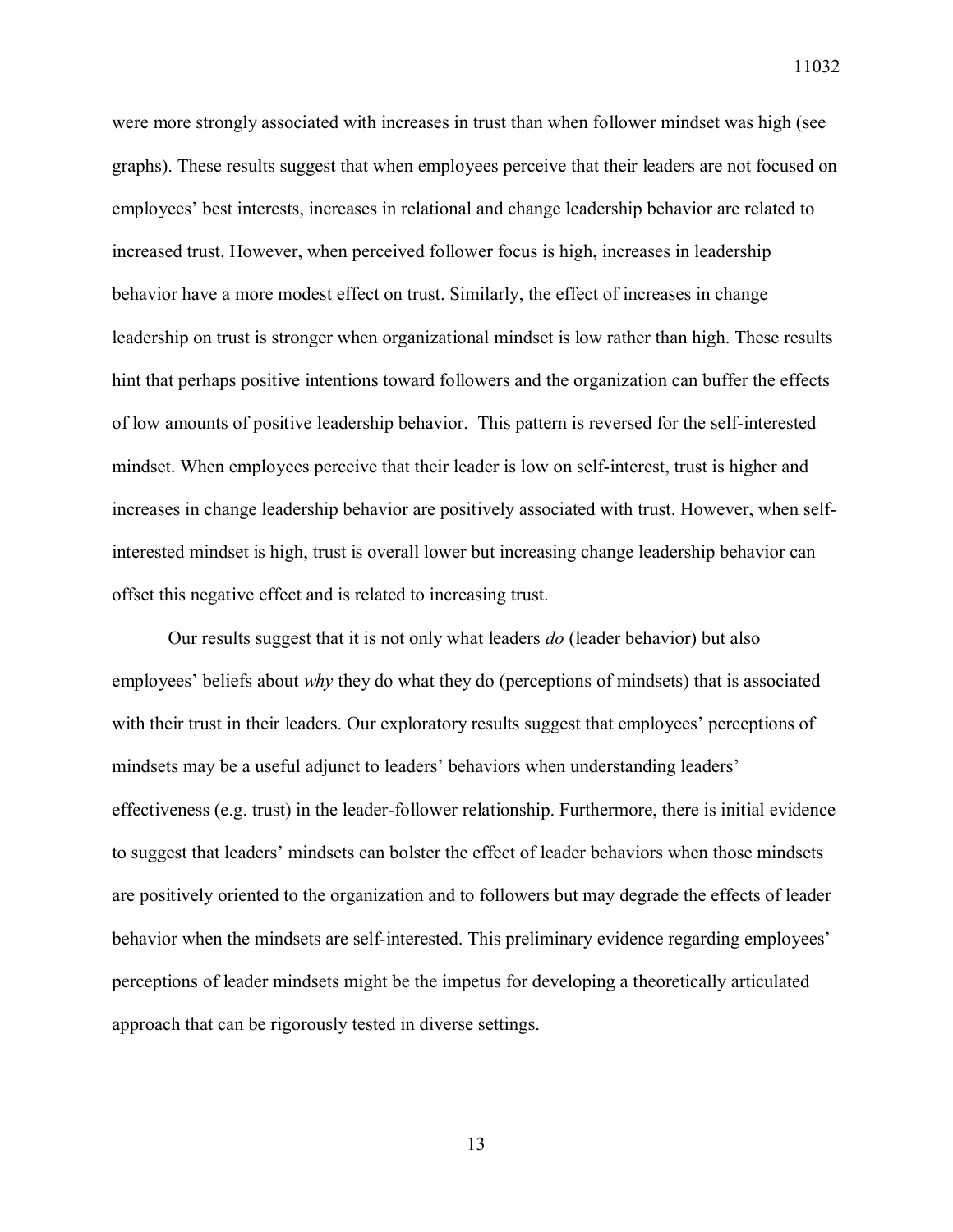| Model                               | $\chi^2$   | df | <b>RMSEA</b> | RMSEA 90% CI |             | <b>CFI</b> |
|-------------------------------------|------------|----|--------------|--------------|-------------|------------|
|                                     |            |    | Estimate     | LOW          | <b>HIGH</b> |            |
| 1 Self Interest / Task Performance  | 54.35***   | 24 | .08          | .05          | .10         | .99        |
| 2 Self Interest / Relational        | 31.83      | 24 | .04          | .00.         | .07         | > 99       |
| 3 Self Interest / Change            | 26.79      | 24 | .02          | .00.         | .06         | > 99       |
| 4 Organizational / Task Performance | 56.64***   | 24 | .08          | .05          | .11         | .99        |
| 5 Organizational / Relational       | 31.83      | 24 | .04          | .00          | .07         | > 99       |
| 6 Organizational / Change           | $53.71***$ | 24 | .08          | .05          | .10         | .99        |
| 7 Follower / Task Performance       | $72.09***$ | 24 | .10          | .07          | .12         | .98        |
| 8 Follower / Relational             | $72.02***$ | 24 | .09          | .07          | .12         | .98        |
| 9 Follower / Task Performance       | 47.99***   | 24 | .07          | .04          | .09         | .99        |

#### Table 1. Goodness of Fit Statistics

\* indicates p<.05, \*\*indicates p<.01, \*\*\* indicates p<.001; N ranged from 221-227

#### Table 2. Relational Behavior

|                         | Relational Behavior      | <b>Organizational Mindset</b> | <b>Follower Mindset</b> | Self Mindset           |
|-------------------------|--------------------------|-------------------------------|-------------------------|------------------------|
| Variable                | Only Model               | Moderated Model               | Moderated Model         | <b>Moderated Model</b> |
| Relational behavior     | $.82***$                 | $.62***$                      | $.30***$                | $.72***$               |
| Mindset                 | $\overline{\phantom{0}}$ | $.40***$                      | 47***                   | $-14***$               |
| Task behavior X Mindset | $\overline{\phantom{0}}$ | .02                           | $-.07**$                | .03                    |
| Model $\mathbb{R}^2$    | .59***                   | $.63***$                      | $69***$                 | $.61***$               |

 $*$  indicates p<.05, \*\* indicates p<.01, \*\*\* indicates p<.001; N ranged from 222-225

#### Table 3. Task Behavior

|                         | Task Behavior Only       | <b>Organizational Mindset</b> | <b>Follower Mindset</b> | Self Mindset    |
|-------------------------|--------------------------|-------------------------------|-------------------------|-----------------|
| Variable                | Model                    | Moderated Model               | Moderated Model         | Moderated Model |
| Task behavior           | .88***                   | $.56***$                      | $.32***$                | $.74***$        |
| Mindset                 | $\overline{\phantom{a}}$ | .45***                        | $.57***$                | $-.20***$       |
| Task behavior X Mindset | $\overline{\phantom{0}}$ | $-.01$                        | $-.04$                  | .05             |
| Model $\mathbb{R}^2$    | $.51***$                 | $.56***$                      | $.67***$                | $.55***$        |

\* indicates p<.05, \*\* indicates p<.01, \*\*\* indicates p<.001; N ranged from 222-225

#### **Table 4. Change Behavior**

|                                                                                      | Change Behavior Only     | <b>Organizational Mindset</b> | <b>Follower Mindset</b> | Self Mindset    |
|--------------------------------------------------------------------------------------|--------------------------|-------------------------------|-------------------------|-----------------|
| Variable                                                                             | Model                    | Moderated Model               | <b>Moderated Model</b>  | Moderated Model |
| Change behavior                                                                      | $73***$                  | 59***                         | $.30***$                | $.61***$        |
| Mindset                                                                              | $\,$                     | .12                           | $41***$                 | $-.14***$       |
| Change behavior X Mindset                                                            | $\overline{\phantom{0}}$ | $-.07*$                       | $-.09***$               | $.06**$         |
| Model $\mathbb{R}^2$                                                                 | $.61***$                 | $.66***$                      | $70***$                 | $.65***$        |
| indicates p< 05. $**$ indicates p< 01. $***$ indicates p< 001; N ranged from 222-225 |                          |                               |                         |                 |

\* indicates p<.05, \*\* indicates p<.01, \*\*\* indicates p<.001; N ranged from 222-225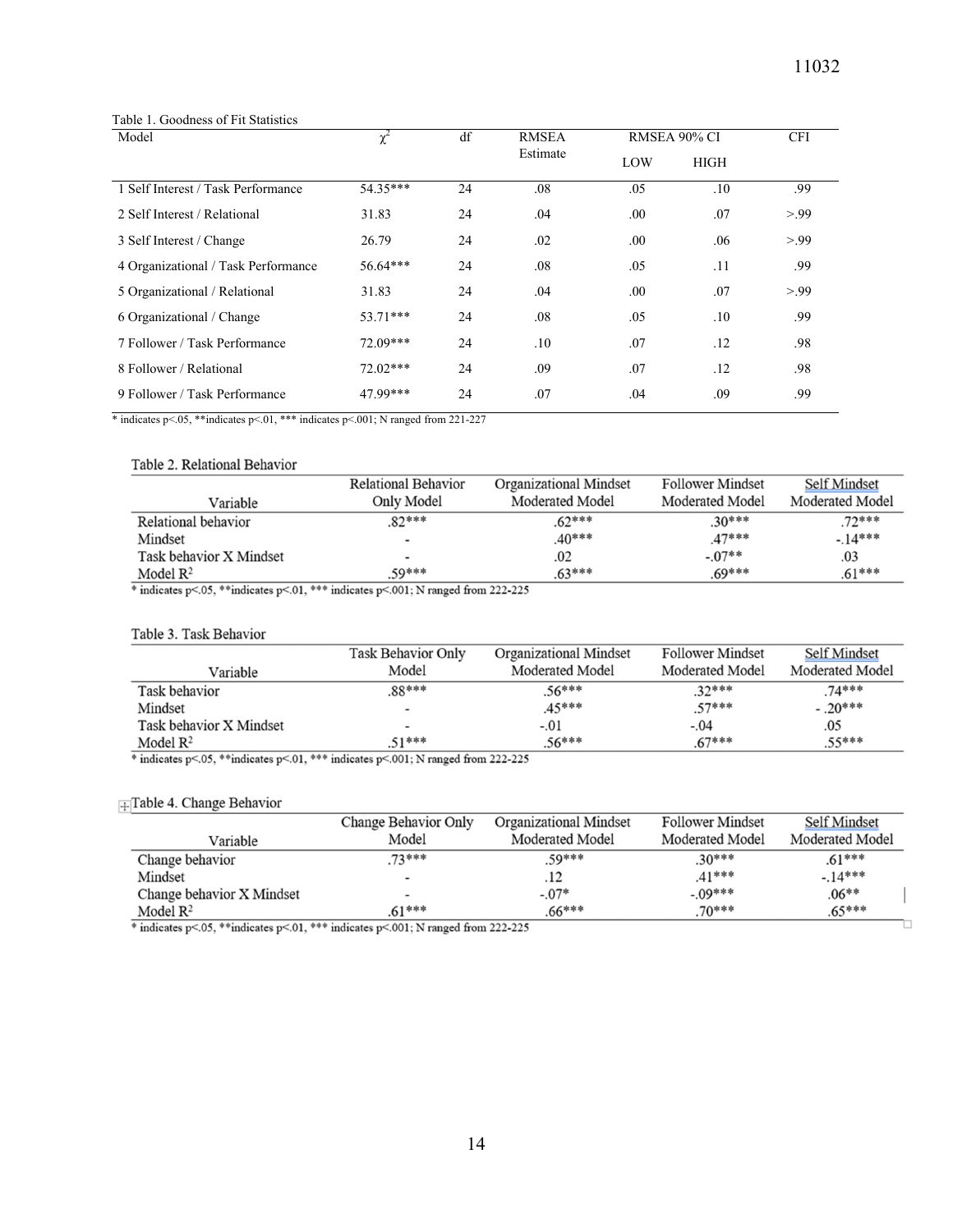

## Figures: Mindset moderating the effect of leader behaviors on trust in supervisor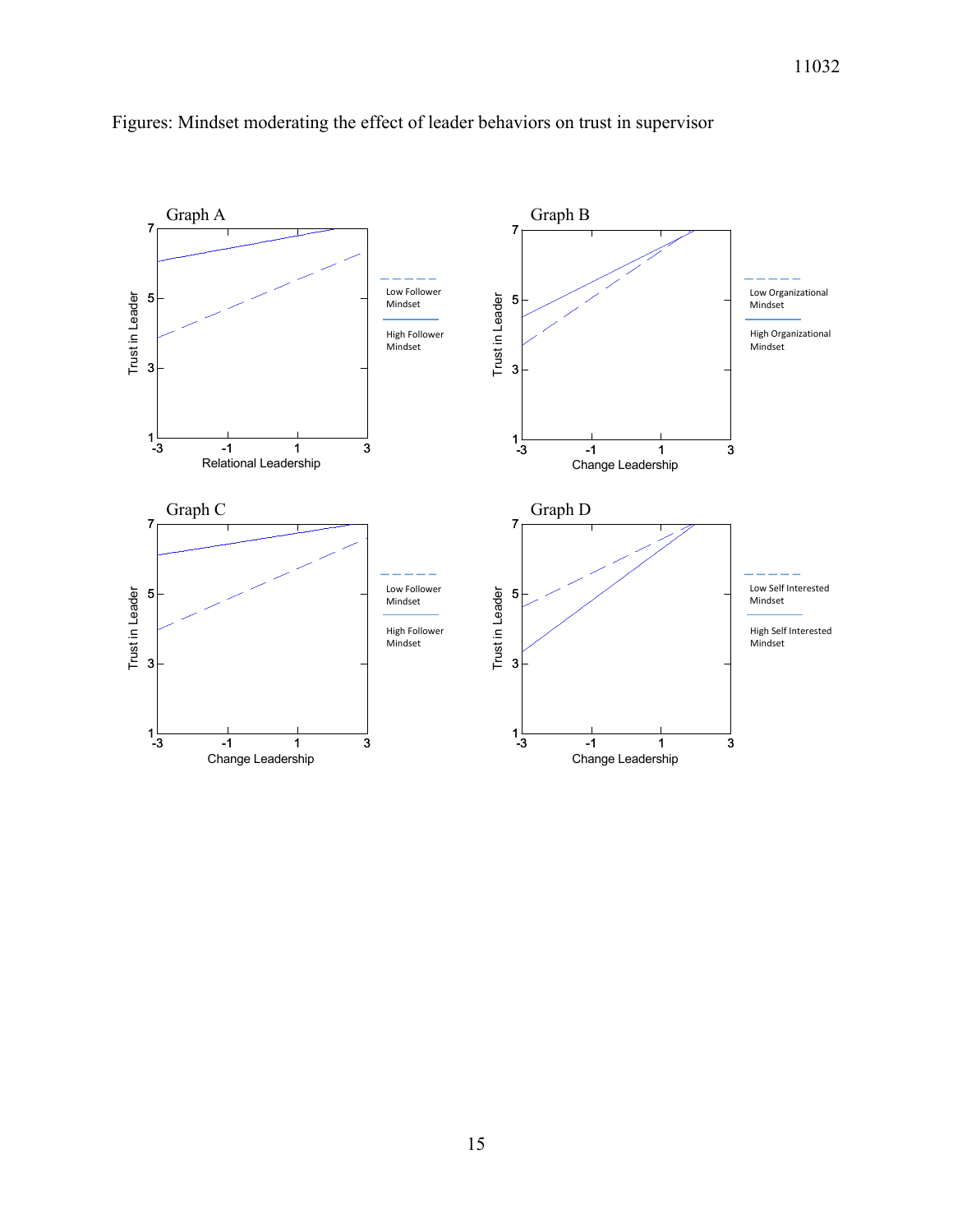# **Self-Disclosure in Leader-Follower Relationships: An Examination of Gender Differences** Sharon Hong and Jeffrey Yip

Self-disclosure is a social behavior that can result in the development of positive work relationships. However, self-disclosure does not always produce desired outcomes, explaining why leaders may not disclose as often as they should despite the encouragement to integrate their personal selves into their professional identities (Dumas & Sanchez-Burks, 2015). In addition, although women are more likely to reveal personal information than men and be liked as a result (Dindia, 2002), the same outcomes may not be observed in female and male leaders. In the present study, we propose that leader self-disclosure is a method of relationship building that influences followers' perceptions of their leaders' warmth and competence, but whether these perceptions are positive or negative depend largely on the gender of the leader (see Figure 1).

#### **Self-Disclosure in Work Relationships**

Self-disclosure in the workplace can have a positive impact on individuals' formation and expression of identity, relationships at work, and career outcomes (Dumas & Sanchez-Burks, 2015). Individuals who partake in reciprocal self-disclosure develop more positive interpersonal relationships, experience greater enjoyment from interactions, and appear warmer and more sensitive to others (Sprecher & Treger, 2015). Voluntary disclosure of personal information signals a level of trust for the listener as it conveys a willingness of the discloser to be vulnerable (Schnackenberg & Tomlinson, 2014). Ito and Bligh (2017) argue that when leaders share vulnerability with their followers, leader-follower relationships become more compassionate and caring, and leaders can even be described by their followers as charismatic.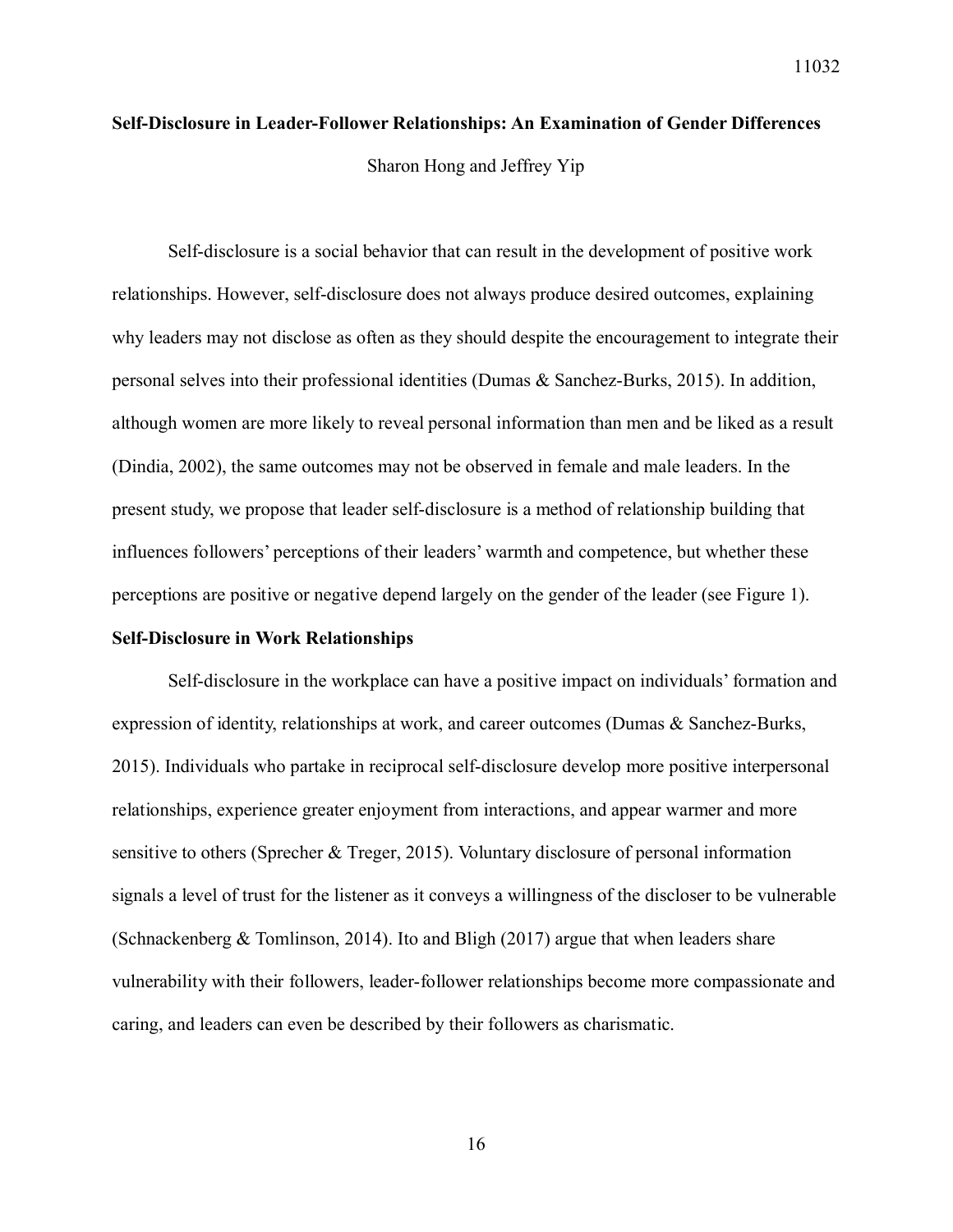According to Phillips, Rothbard, and Dumas (2009), individuals might choose not to selfdisclose to avoid ruining others' perceptions of their own competence or fit in the role. Although members of higher status have more opportunities to express themselves, are taken more seriously, and have more influence over others (Correll & Ridgeway, 2003), research suggests that leaders self-disclose at a lesser rate than followers (Wanberg, Welsh, & Kammeyer-Mueller, 2007). Leaders of high status are not immune to the fear of ruining others' perceptions of their competence and thus withhold personal information (Kreiner, Hollensbe, & Sheep, 2006).

#### **Warmth and Competence**

The stereotype content model consists of two dimensions of social perception: warmth and competence (Fiske, Cuddy, Glick,  $\&$  Xu, 2002). Warmth is associated with qualities such as friendliness, trustworthiness, empathy, and kindness, while competence is related to intelligence, power, efficacy, and skill. Research concerning SCM in the workplace has shown that the perceptions of leader warmth and competence are related to job satisfaction, organizational commitment, and reduced turnover intentions, although warmth has a stronger relationship than competence to these outcomes (Bufquin, DiPietro, Orlowski, & Partlow, 2017; Falvo, Capozza, Di Bernardo, & Manganelli, 2016). Leaders and professionals of high power and status tend to be categorized as highly competent but low in warmth (Fragale, Overbeck, & Neale, 2011). Selfdisclosure might resolve this imbalance. Self-disclosure requires leaders to divulge personal information with which their followers may identify. If leaders gain competence in expressing their feelings, followers may perceive them to be warmer. Thus, we develop our first hypothesis.

*H1: Leader self-disclosure has a significant relationship with perceived warmth, such that leaders who self-disclose are perceived to be warmer than those who do not.*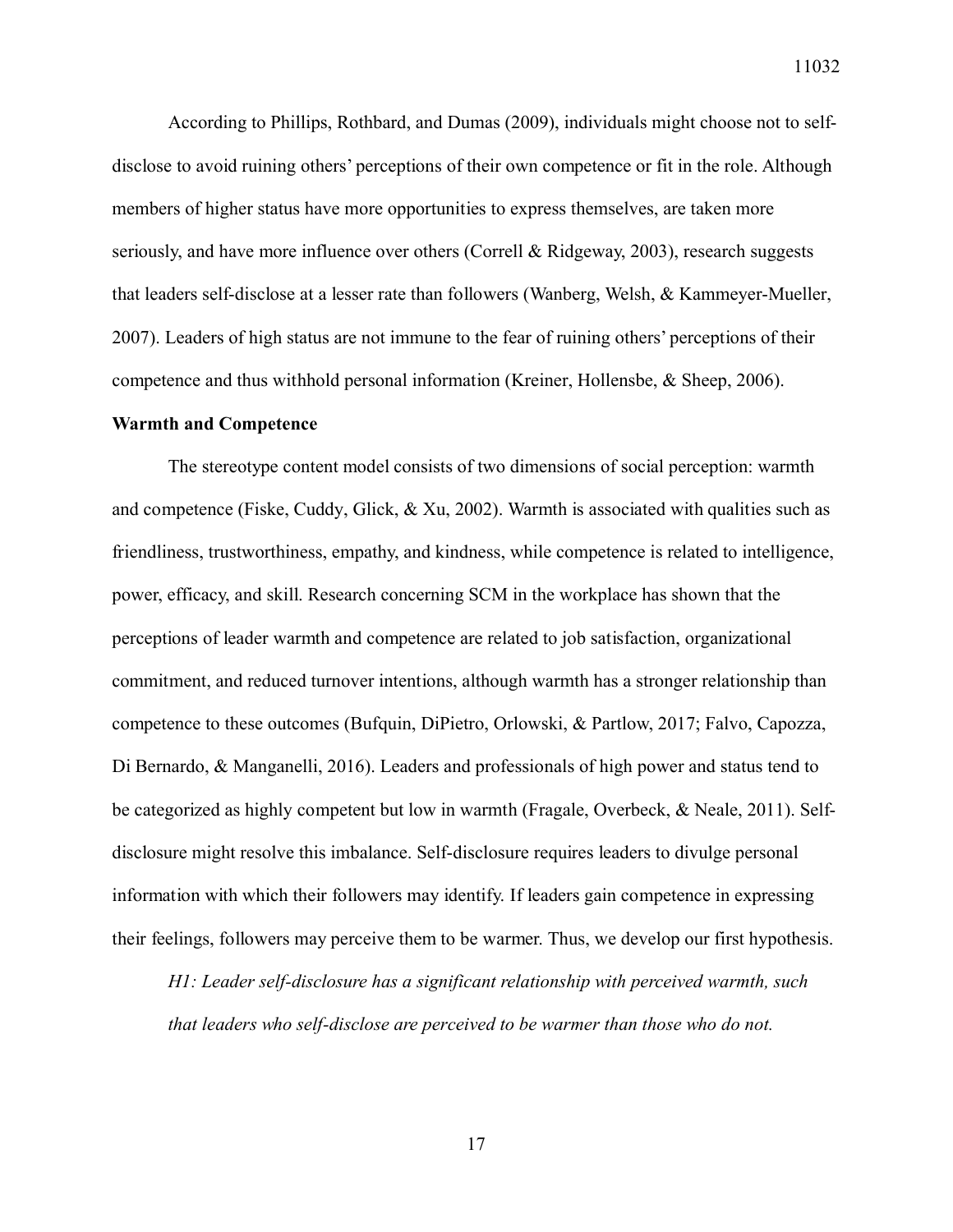Leader self-disclosure may have links to how followers perceive their leader's competence. Successful self-disclosure calls for the ability to gauge appropriate levels and receivers of personal information by noting social and emotional cues. Leaders with perceived emotional competencies are considered to be better equipped to work with people, have greater skills in providing feedback, and better understand followers' needs (Coetzee & Pauw, 2013). To an extent, self-disclosure requires social and emotional competencies unique to leaders to evaluate their environment and determine how to appropriately disclose to followers.

*H2: Leader self-disclosure has a significant relationship with perceived competence.*

#### **Gender's Moderating Effect on Warmth and Competence**

Although warmth and competence have not yet been studied in relation to leader selfdisclosure, researchers have identified general gender differences in self-disclosure. For example, men disclose less than women (Dindia, 2002; Dindia & Allen, 1992). However, Omarzu (2000) claims that when there are clearly defined goals, men can disclose as much as or more than women. Furthermore, a meta-analysis conducted by Dindia (2002) stated that liking was stronger in female disclosures than in male disclosures. Women are generally perceived to have more warmth than men (Fiske, Cuddy, Glick, & Xu, 2002). Women are also often associated with warm qualities like communal and sympathetic while men are typified as competitive and assertive. Not surprisingly, women are expected to engage in relationshipenhancing behaviors like self-disclosure more frequently than their male counterparts (Dindia  $\&$ Allen, 1992; Dindia, 2002). Therefore, female leaders who self-disclose can be expected to seem warmer to their followers than male leaders and female leaders who do not self-disclose.

*H3: The gender of the leader moderates the relationship between self-disclosure and perceived warmth. More specifically, the relationship is stronger for female leaders.*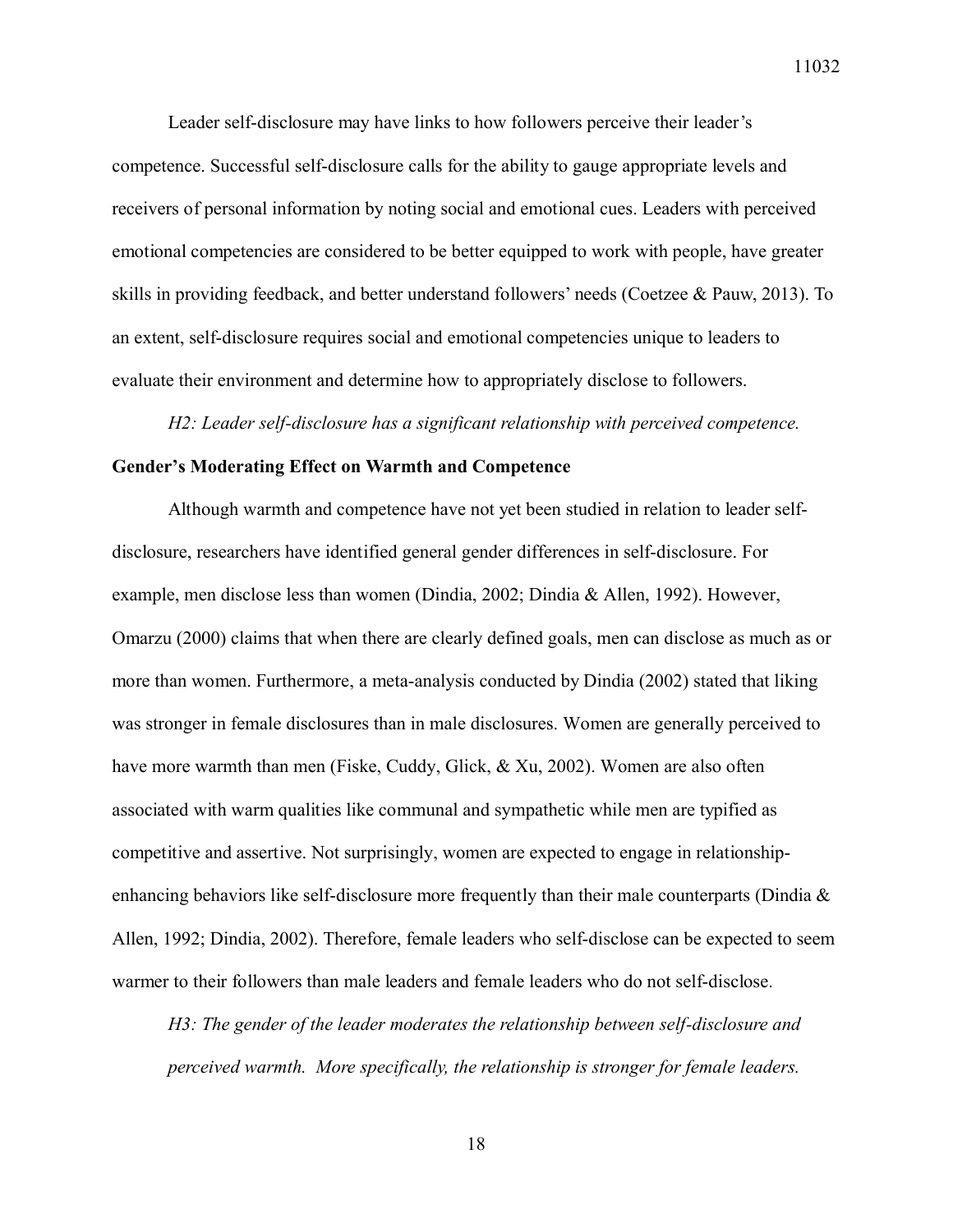Role congruity theory may explain the potential relationship between leader selfdisclosure and perceived competence. Role congruity theory is defined as the perceived incongruity between the gender role and leadership role and explains why female leaders and their behaviors are often perceived less favorably than male leaders (Eagly  $& Karau, 2002$ ). According to the theory, women face greater challenges in obtaining leadership positions. Furthermore, when women do rise up to such roles, they are often judged more harshly than male leaders. Self-disclosing female leaders risk confirming negative stereotypes associated with their gender (Phillips, Rothbard, & Dumas, 2009). Thus, our final hypothesis is as follows.

*H4: The gender of the leader moderates the relationship between self-disclosure and perceived competence. More specifically, this relationship is positive for male leaders and negative for female leaders.* 

### **Methods**

#### **Sample**

The study uses a secondary data analysis through data collected at the Center for Creative Leadership. Data will include a self-report survey of leader self-disclosure and follower ratings of warmth and competence from the Campbell Leadership Index (CLI; Nilsen & Campbell, 1993). Our sample consists of top executives ( $n = 470$ ) who participated in a senior leadership development program called "Leadership at the Peak" at the Center for Creative Leadership, a U.S.-based global executive education organization. Data was collected over the period of 16 months. Participants agreed to complete several psychological assessments, which also involved collecting confidential responses on the participant's leadership behavior from coworkers. These responses were collected from individuals who were familiar with and had observed the leader in the workplace (i.e., direct reports, peers, and superiors).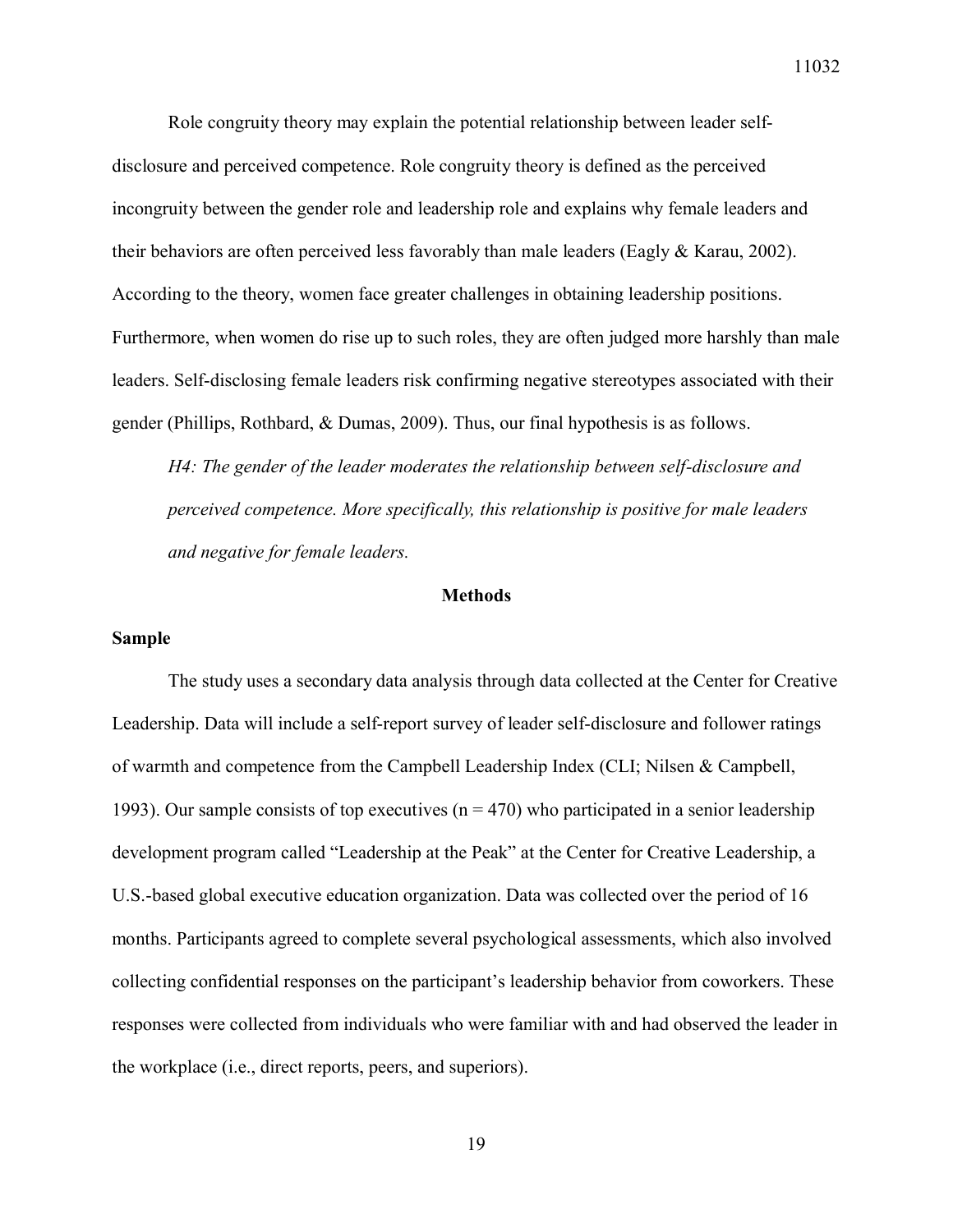## **Measures**

Leader self-disclosure was measured using four items originally generated by Blickle et al. (2008). Perceived warmth and competence were measured using scales from the Campbell Leadership Index (Campbell, 1991). Perceived warmth was assessed with three trait indicators related to warmth – friendly, cheerful, and likable. Perceived competence was measured using three items by Hekman, Johnson, Foo, and Yang (2017). The items reflect the traits associated with competence: (1) Effective – gets projects done well and on time, (2) Impressive – one whose achievements stand out, and (3) Productive – gets a lot done.

#### **Findings**

The authors are currently in the process of data analysis and will be able to report the findings of this study by the Academy of Management Conference.

The study has limitations with recommendations for future research. First, this study uses cross-sectional data. We recommend that future research utilize an experimental design to better understand follower perceptions before and after leader self-disclosure. Second, while the gender of leaders was considered in the present study, we did not take into account the gender of the followers. As previous research suggests, gender of both the disclosure and recipient affects the act and result of self-disclosure (Collins & Miller, 1994).

Nevertheless, this study expands the existing body of literature on self-disclosure at work. Specifically, our research establishes a relationship between leader self-disclosure and follower perceptions of warmth and competence. The study incorporates concepts from the stereotype content model and role congruity theory to explain gender's influence on this relationship. The present study hopes to provide initial evidence of the benefits of self-disclosure and to encourage leaders in the workplace to lead with candor.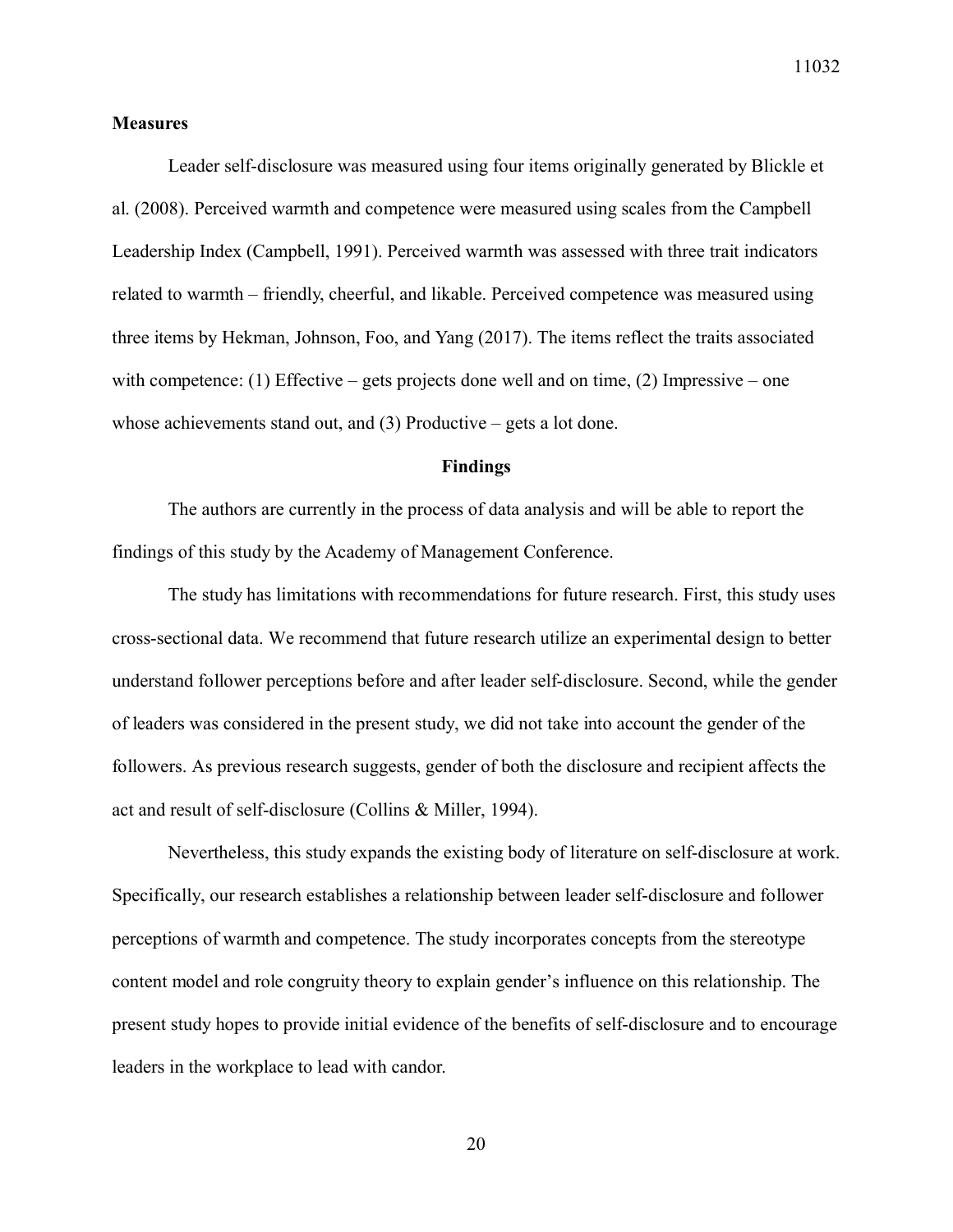*Figure 1.* Theoretical model illustrating the relationship between leader self-disclosure, and follower perceptions of leader warmth and competence with a moderating effect of leader gender.

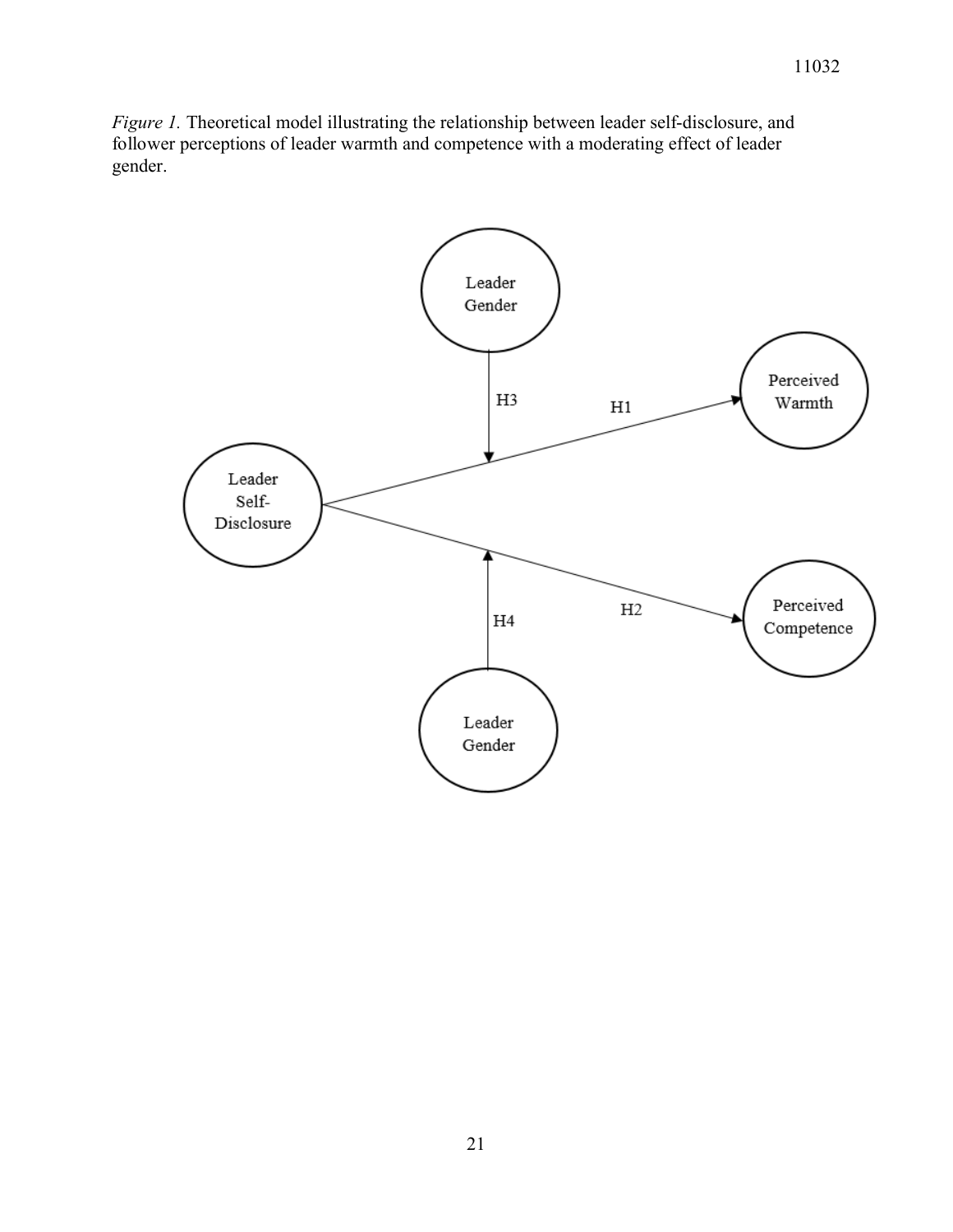#### **Appreciation at Work: An Exploratory Study**

Kathryn M. Doiron, Christina E. Putrov, Sharon Hong, Saumya Aggarwal

Appreciation in the workplace affects relational dynamics within the organization, which is important to both researchers and practitioners. Although gratitude has received substantial consideration in research, literature has paid limited attention to the concept of appreciation (McCullough, Emmons, & Tsang, 2002). The majority of literature on appreciation and gratitude has used these terms interchangeably (Beck, 2016; Wood, Maltby, Stewart, & Joseph, 2008). However, a growing body of research suggests that appreciation and gratitude, although related, are distinct constructs, in which appreciation encompasses gratitude (Adler & Fagley, 2005; Chow & Berenbaum, 2016; Stocker, Jacobshagen, Krings, Pfister, & Semmer, 2014). Our research seeks to expand the body of knowledge regarding appreciation in the workplace. This project examines the process and implications of expressing and receiving appreciation at work.

#### **LITERATURE REVIEW**

#### **Why Appreciation?**

Gratitude is defined as a positive state that stems from an individual attributing a positive outcome to an external source and is linked to many benefits, such as increased positive affect, self-esteem, satisfaction with life, and future prosocial behaviors (Emmons & McCullough, 2003; McCullough et al., 2002; Rash, Matsuba, & Prkachin, 2011; Roberts, 2004). However, there is increasing evidence that feelings of gratitude are not universally beneficial. In non-Western cultures, gratitude is associated with indebtedness, regret that another bothered to help, and guilt for not being able to return the favor (Naito & Sakata, 2010; Naito & Washizu, 2015; Titova, Wagstaff, & Parks, 2017; Washizu & Naito, 2015). Gratitude interventions have also been found to have unexpected negative consequences caused by the intervention itself for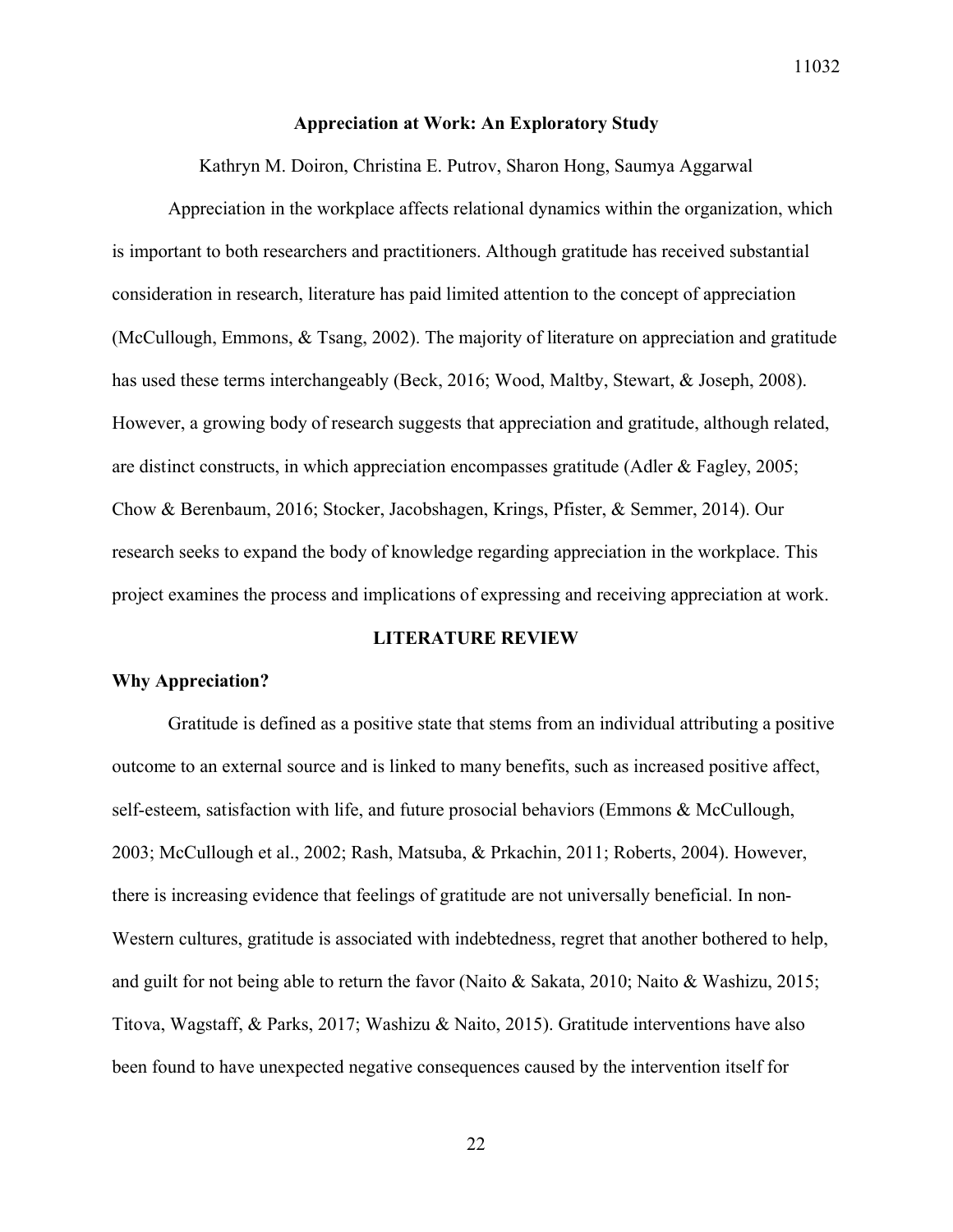people with depressive symptomology (Sergeant & Mongrain, 2011; Siegel & Thomson, 2017).

Appreciation is defined as "acknowledging the value and meaning of something – an event, a person, a behavior, an object – and feeling a positive emotional connection to it" (Adler & Fagley, 2005: 81), which is broader than gratitude. In fact, Watkins (2017) acknowledged that appreciation, as a cognition, can lead to the feeling of gratitude, but could also lead to other selftranscendent emotions (e.g., awe, admiration). Feelings of appreciation predicts life satisfaction beyond gratitude, the Big Five, optimism, spirituality, and emotional awareness (Adler & Fagley, 2005; Fagley, 2012). Receiving appreciation leads to a mutual appreciation for the expresser (Gordon, Impett, Kogan, Oveis, & Keltner, 2012) and allows receivers to feel better and more loved (Algoe, Kurtz, & Hilaire, 2016).

#### **Research on appreciation at work**

While there is limited research on expressing gratitude or appreciation at work, there is evidence that these behaviors can lead to outcomes that are important for organizations. For example, gratitude expressers are perceived to be warmer, more responsive to others' needs, and committed to others, whereas interventions that involve expressing gratitude daily can have a positive impact on well-being (Gordon et al., 2012; Sin & Lyubomirsky, 2009; Williams & Bartlett, 2015). Although this line of research was not conducted in an organizational setting, these outcomes set the groundwork for positive interpersonal relationships at work.

There is some research on receiving appreciation in professional contexts. Receiving appreciation at work is positively correlated with job satisfaction and negatively associated with feelings of resentment (Stocker, Jacobshagen, Semmer, & Anne, 2010). Appreciation, specifically from leaders, predicts serenity in employees (Stocker et al., 2014). However, cultural differences impact the way in which appreciation is received. In a study by Zhang, Ji, Bai, and Li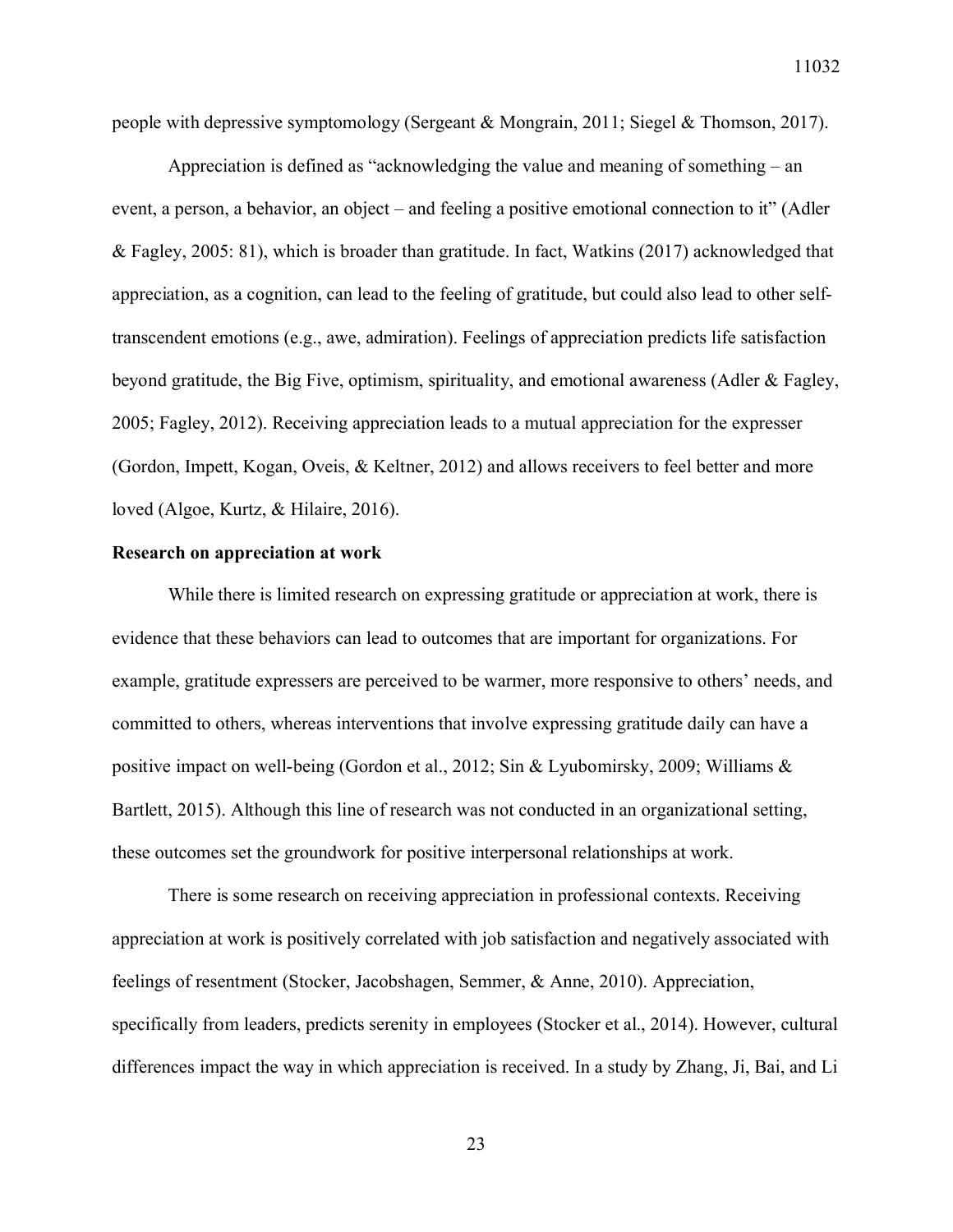(2017), non-Western individuals reported more negative feelings than Western participants when they received thanks in close relationships, supporting the idea that there can indeed be negative consequences to appreciation.

#### **Methods**

We recruited 198 participants through Amazon's Mechanical Turk. Each participant filled out a survey, which included questions on critical incidents of expressing and positively receiving appreciation in the workplace in the past six months. There was also a set of questions regarding appreciation that was received negatively (e.g., they found it awkward, mildly uncomfortable, disturbing, upsetting). Each participant was randomly assigned to answer two of the conditions (i.e., expressing appreciation, positive reception, negative reception). The four authors qualitatively coded the responses, first performing a thematic analysis of the contents to determine general response patterns and identify areas for further investigation. Next, the authors used this first round of coding to generate a codebook that was used to conduct a more thorough content analysis. An interrater reliability analysis was conducted on these results. Intraclass correlations were above 0.80, which is adequate interrater reliability.

#### **Results**

From the qualitative data on expressing and receiving appreciation, we were able to identify general themes. First, the type and closeness of the relationship accounted for differences in expressing and receiving appreciation. Specifically, expressing appreciation mainly occurred toward peers, while respondents reported receiving appreciation equally from peers and superiors (see Table 1). When respondents did not know the expresser well, the receivers often experienced negative feelings and confusion as to why the exchange was occurring. However, when relationships were close, appreciation was generally received more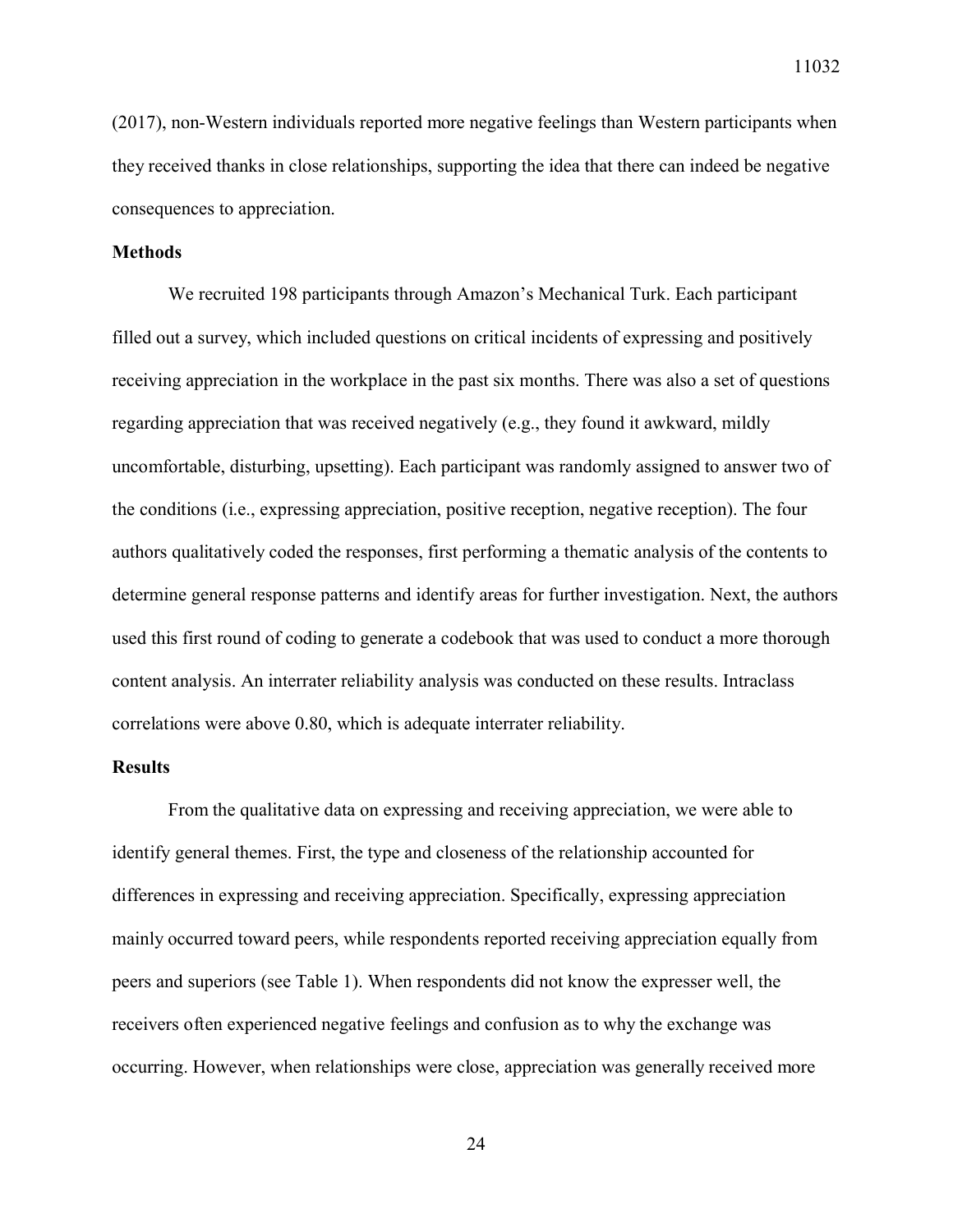11032

positively. Second, while participants initially identified a helping behavior as the reason for expressing appreciation, their responses to what they specifically appreciated tended to be deeper and more focused on characteristics and qualities of the individual rather than on the behavior itself. Third, there were distinct differences in feelings before (e.g., indebtedness, gratitude, admiration) and after expressing appreciation (e.g., relief, guilt, warmth, embarrassment).

The most surprising results were when respondents had negative reactions to an appreciation expression. First, a strong theme was an apparent disconnect between expression and receipt of appreciation between organizational members. When asked about the challenges of expressing appreciation, almost all participants said there were none (89.3%) and many seemed surprised that we asked that question at all. However, when asked to write about a negative experience receiving appreciation, almost every participant was able to think of a situation where they were uncomfortable or felt like the appreciation was inauthentic. Second, there was a wide variety of reasons why participants received appreciation negatively, such as respondents getting too much attention for their personal preference, coworkers expressing appreciation too often or at a larger scale than the receiver deemed appropriate (e.g., a gift of a TV for a small task), and the participant noting that the appreciation seemed to be disingenuous (see Table 2). Third, there were several negative outcomes of the appreciation expression, such as the receiver feeling uncomfortable or avoiding the expresser in future interactions, downplaying and dismissing the comments, and thanking the expresser inauthentically.

## **Discussion**

 Our preliminary results reveal that the outcomes of expressing and receiving appreciation are context-dependent. This study furthers the understanding of the implications appreciation expression may have on the expresser and recipient. Practical implications include providing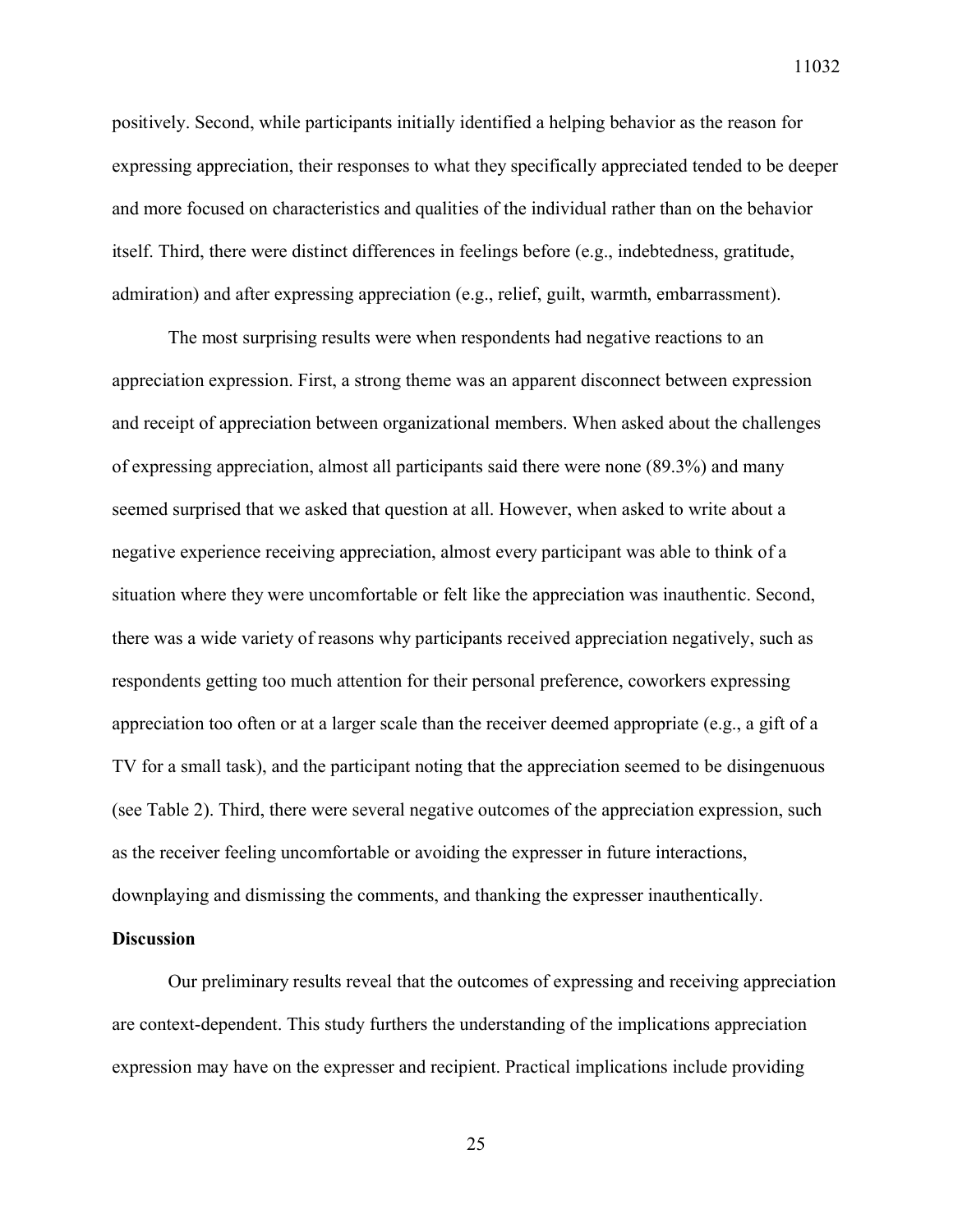insights for organizational members to understand the context of appreciating one another. This can be used to consider the context, extent of, and relational components of appreciation.

A strength of this study is that it considers both positive and negative aspects of appreciation at work. Beyond identifying patterns in forms of appreciation, this study aims to understand *why* people express and receive appreciation a certain way. This lays the groundwork for understanding how appreciation expression and receipt affects individuals differently, which could be the basis for a future intervention. A limitation of this study is that it relies on selfreport: responses are only from one person's perspective and do not represent the other individual(s) involved in the appreciation exchange. Future research can investigate exchanges from both perspectives. This furthers research into outcomes of appreciation expression at work.

## **Contributions**

This project makes several contributions to research and theory on appreciation at work. First, while there is a common assumption that feeling and expressing appreciation leads to positive outcomes, factors such as timing, relational dynamics, and manner of expression may have unintended consequences for the recipient. Our research investigates both positive and negative experiences of receiving appreciation. Second, our research contributes to the literature by examining the patterns and processes associated with appreciation, considering potential stages in the appreciative process (i.e., cognition, feeling, expression of appreciation, and receipt of appreciation). Lastly, our research suggests that the impact of receiving appreciation may be dependent on relational circumstances, such as if it is top-down (i.e., from leader to subordinate), bottom-up (i.e., from subordinate to leader), or peer-to-peer. This information provides insights on various aspects that contribute to effective appreciation at work.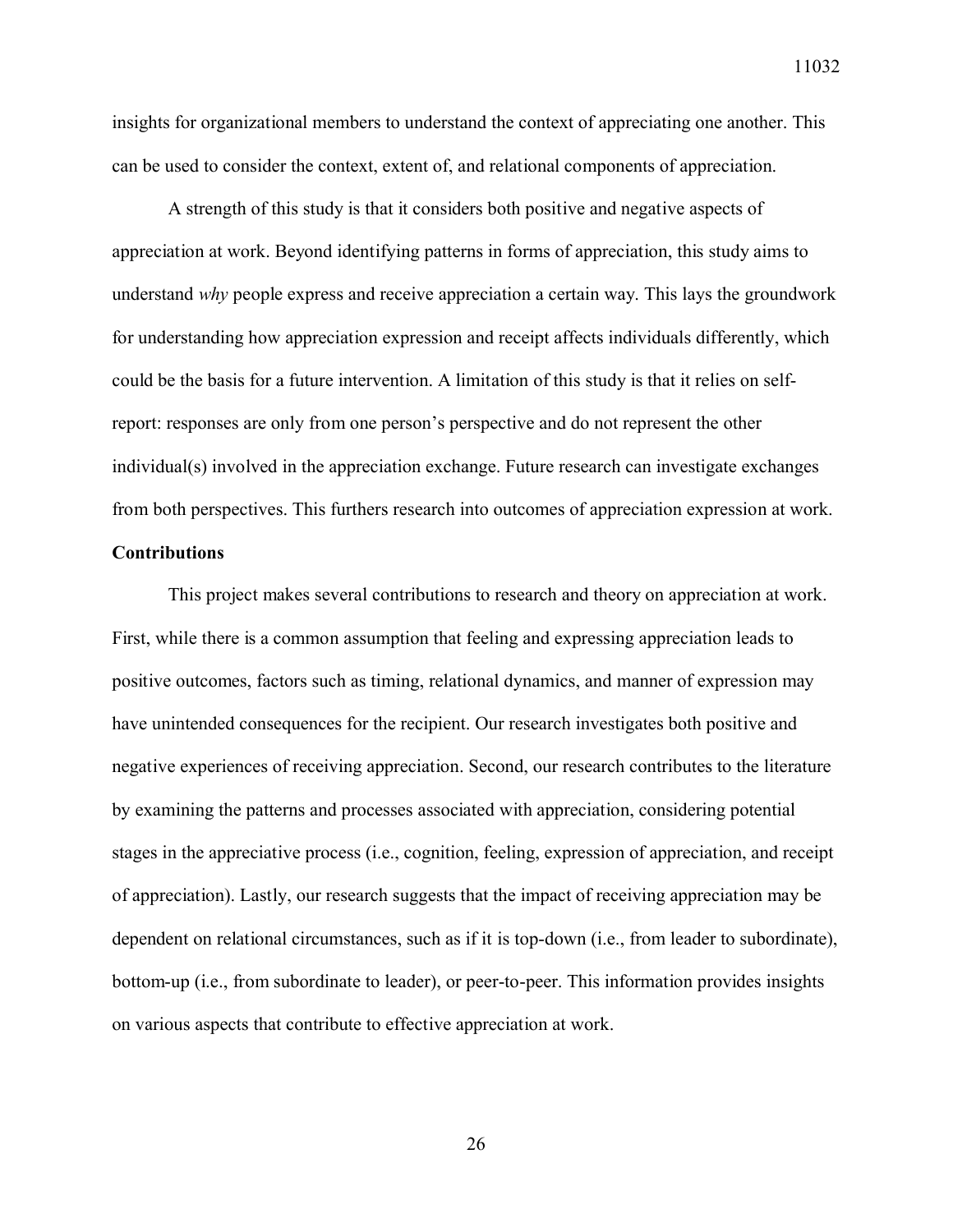**TABLE 1 Respondents' Relationship with the Person Wrote About in Each Question**

|                          | <b>Expressing</b><br>Appreciation |               | <b>Positive</b><br>Appreciation<br>Reception |               | <b>Negative</b><br>Appreciation<br><b>Reception</b> |               |
|--------------------------|-----------------------------------|---------------|----------------------------------------------|---------------|-----------------------------------------------------|---------------|
|                          | $n^{\rm a}$                       | $\sqrt[6]{0}$ | $\boldsymbol{n}$                             | $\frac{0}{0}$ | $\boldsymbol{n}$                                    | $\frac{6}{9}$ |
| <b>Relationship with</b> |                                   |               |                                              |               |                                                     |               |
| person                   |                                   |               |                                              |               |                                                     |               |
| Coworker                 | 78                                | 59.5          | 58                                           | 49.2          | 53                                                  | 47.3          |
| Supervisor               | 38                                | 29.0          | 48                                           | 40.7          | 47                                                  | 42.0          |
| Subordinate              | 8                                 | 6.1           | 5                                            | 4.2           | 5                                                   | 4.5           |
| External to Org.         | 1                                 | 0.8           | 5                                            | 4.2           | $\overline{2}$                                      | 1.8           |
| Did not specify          | 6                                 | 4.6           | $\overline{2}$                               | 1.7           | 5                                                   | 4.5           |
| Length of                |                                   |               |                                              |               |                                                     |               |
| relationship             |                                   |               |                                              |               |                                                     |               |
| $0-1$ years              | 27                                | 20.6          | 27                                           | 22.9          | 36                                                  | 32.1          |
| 1-2 years                | 19                                | 14.5          | 20                                           | 17.0          | 19                                                  | 17.0          |
| 2-4 years                | 20                                | 15.3          | 16                                           | 13.6          | 12                                                  | 10.7          |
| $5+$ years               | 33                                | 25.2          | 22                                           | 18.6          | 14                                                  | 12.5          |
| Did not specify          | 32                                | 24.4          | 33                                           | 28.0          | 31                                                  | 27.7          |

<sup>a</sup> Number of responses in each critical incident question ( $N = 131$  for expressing appreciation;  $N = 118$  for positive appreciation reception;  $N = 112$  for negative appreciation reception)

<sup>b</sup> Percentage of responses in each question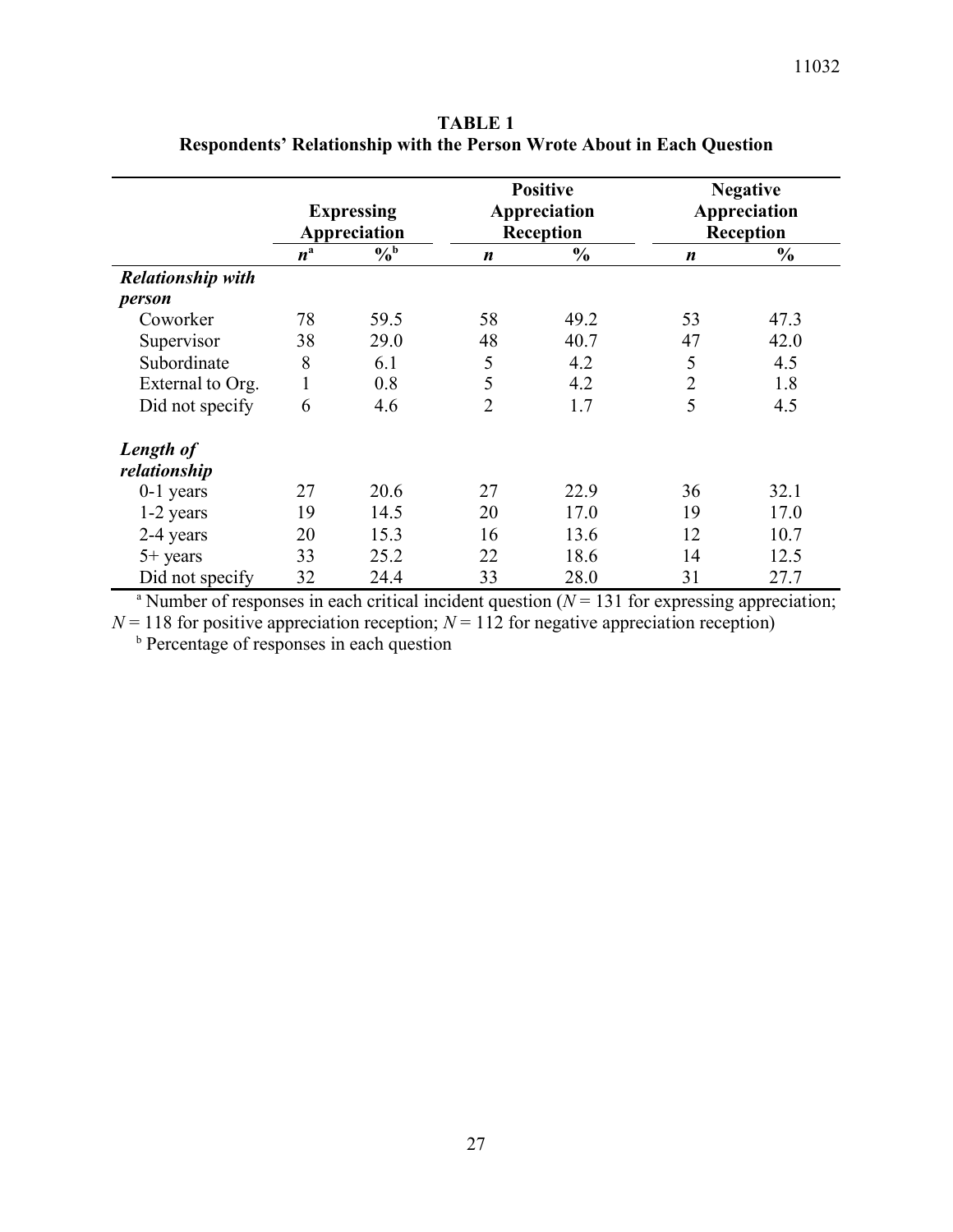| <b>TABLE 2</b>                                                        |  |
|-----------------------------------------------------------------------|--|
| <b>Challenges of and Reactions to Negative Appreciation Reception</b> |  |

|                                | $n^{\rm a}$    | <b>Example Quotation</b>                                                                                      |
|--------------------------------|----------------|---------------------------------------------------------------------------------------------------------------|
| <b>Challenges to Reception</b> |                |                                                                                                               |
| <b>Resulting Negative</b>      | 29             | "It was negative because of the way it made me feel, and the thoughts                                         |
| Feelings                       |                | and worries that came after the appreciation."                                                                |
| <b>Too Much Attention</b>      | 18             | "Any praise or appreciation is incredibly uncomfortable, obviously,                                           |
| for Preference                 |                | but it's compounded when it occurs in front of others."                                                       |
| Inauthentic Expression         | 17             | "It seemed like it was coming from a different place other than being                                         |
|                                |                | grateful."                                                                                                    |
| Poor Relationship with         | 15             | "I don't really care for this coworker or her performance on the job."                                        |
| Other                          |                |                                                                                                               |
| <b>Appreciation Felt</b>       | 10             | "It was embarrassing because the amount of praise and appreciation                                            |
| Undeserved                     |                | were far too much for the minor issue that I fixed."                                                          |
| Appreciation Felt              | 7              | "Because once you say thank you once, that's enough appreciation for                                          |
| Excessive                      |                | me. Once you continue on, it just gets awkward."                                                              |
| <b>Implied Future</b>          | 7              | "It brought a lot of attention and more work"                                                                 |
| Expectations                   |                |                                                                                                               |
| Backhanded                     | $\tau$         | "He based the appreciation on my sex, making me feel like I was less                                          |
| Compliment                     |                | than him even though I got the account."                                                                      |
| <b>Reactions to Reception</b>  |                |                                                                                                               |
| <b>Behavioral</b>              |                |                                                                                                               |
|                                |                |                                                                                                               |
| Ignore<br>Appreciation         | 24             | "I simply walked away and waited for my coffee to finish pouring and<br>then left the room once it was made." |
| <b>Facial Expression</b>       | 18             | "I gave them an annoyed look and made it obvious that I was not                                               |
|                                |                | pleased."                                                                                                     |
| Verbal                         |                |                                                                                                               |
| "Thank You"                    | 30             | "I thanked her profusely and told her I was touched by her gesture."                                          |
| Inauthentic                    | 6              | "I thanked him and acted like it didn't bother me."                                                           |
| Downplayed the                 | 9              | "I told him that I appreciate it, but I am just doing my job."                                                |
| Appreciation                   |                |                                                                                                               |
| "You're Welcome"               | 8              | "I smiled and said you're welcome over and over. I wanted the                                                 |
|                                |                | conversation to move onto other things."                                                                      |
| Changed the                    | 8              | "I just smiled awkwardly and tried to downplay the whole thing, and                                           |
| Subject                        |                | then I quickly changed the subject to a team project we were working                                          |
|                                |                | on (to kind of turn the attention away from me)."                                                             |
| Declined Gift                  | 6              | "I thanked him for the first gift and refused the second gift."                                               |
| "No Problem"                   | 6              | "I just kept telling him that it wasn't that big of a deal and not to worry                                   |
|                                |                | about it."                                                                                                    |
| "Happy to Help"                | $\overline{2}$ | "I told the person I was glad that I was able to help."                                                       |
| Emotional                      |                |                                                                                                               |
| Neutral                        | $\overline{4}$ | "I stayed quiet, not really making a big deal about it. I forgot about it                                     |
|                                |                | pretty quickly."                                                                                              |
| Appreciative                   | 3              | "I responded by acting appreciative of what he did."                                                          |
| Display Inauthentic            | 2              | "I pretended to be enthusiastic and happy to receive the praise."                                             |
| Emotion                        |                |                                                                                                               |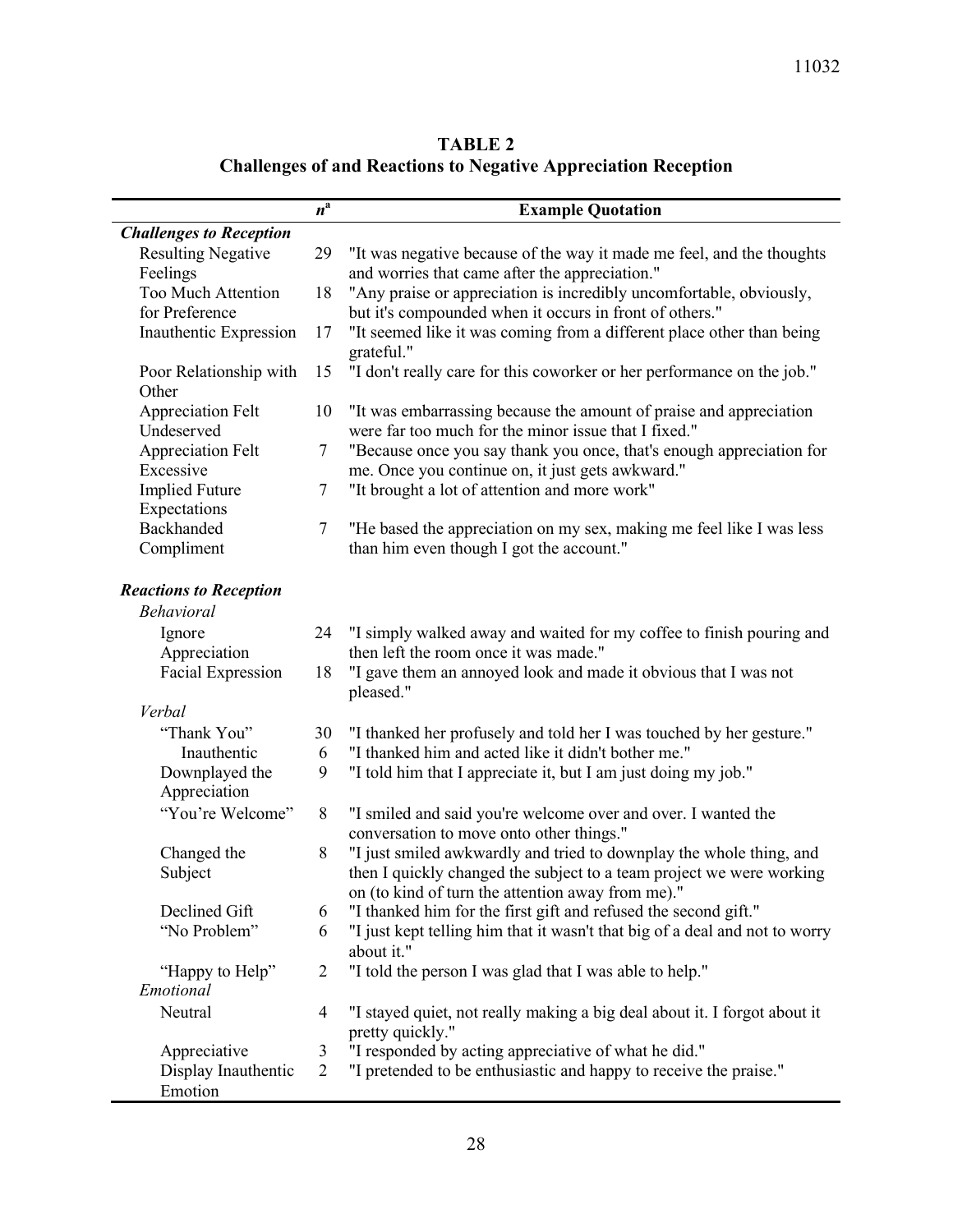<sup>a</sup> Number of responses in each thematic coding category; some responses overlap.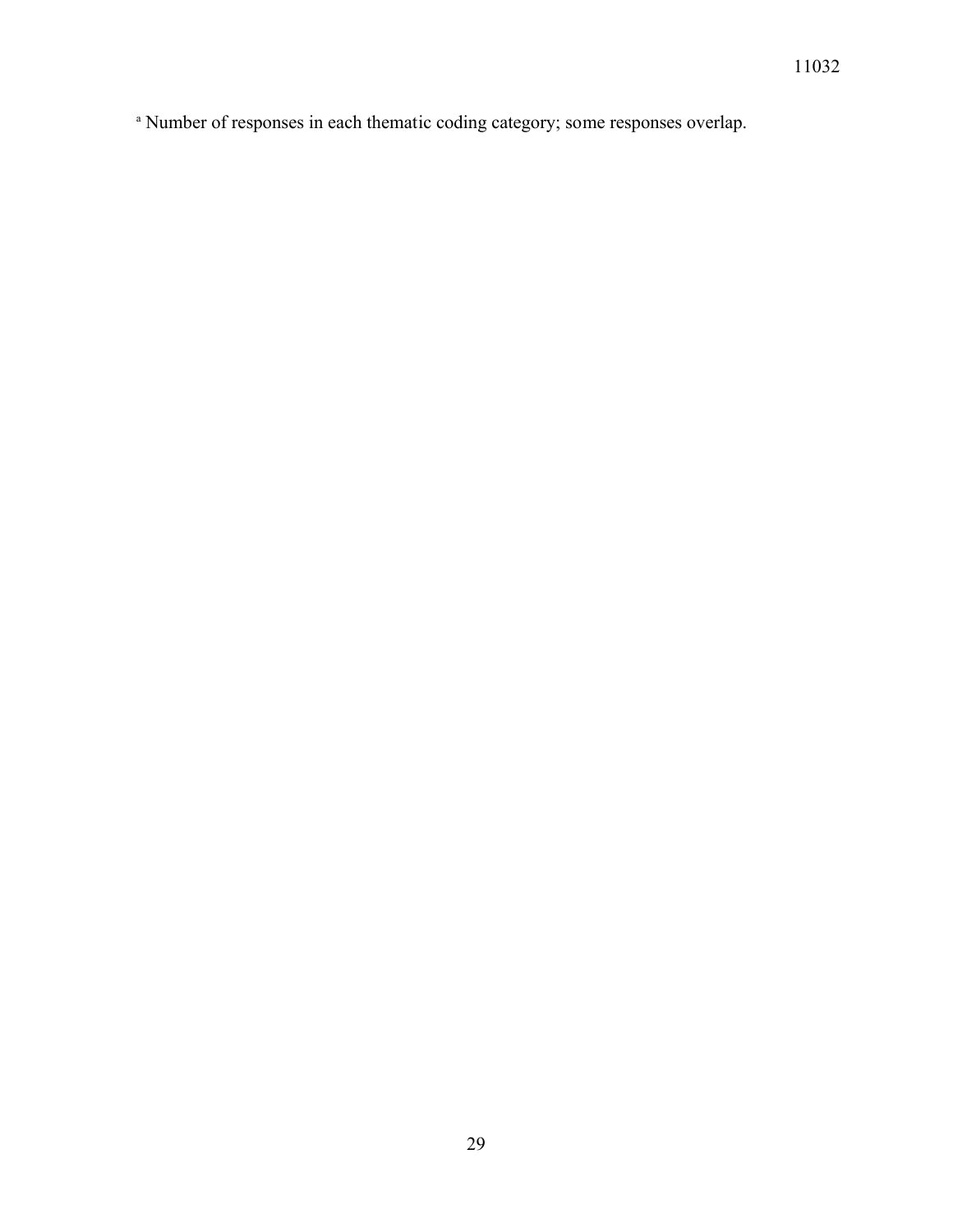#### **Uncertainty Reduction as a Mechanism for Building Positive Relationships:**

#### **A Study of Cross-Cultural Mentoring**

#### Jelena Zikic & Kyle Ehrhardt

Diverse mentoring relationships bring about a range of challenges not experienced in other dyadic contexts (Ragins, 1997a). Diverse mentoring relationships, however, also offer unique opportunities for learning, growth, and personal development for both mentors and protégés alike (Young, Haffejee, & Corsun, in press). In effect, while the challenges of a diverse mentoring relationship are real, its potential payoff for each participant is also substantial. What can be done, therefore, to ensure that mentors and protégés in diverse mentoring relationships are able to reap the rewards from their relationship?

Addressing this question, our objective in this study was to uncover key mechanisms for constructing positive relationships in diverse relational contexts. To do so, we focused on a research context involving a culturally diverse formal mentoring program in Canada. The program, which is organized and conducted by a community-based organization in Toronto, matches immigrant professionals new to Canada (protégés) with local professional employees working in a variety of different organizations (mentors). The program's objective is to assist these newcomer protégés in learning about the Canadian labor market and local business culture, as well as in building a network of relationships that can facilitate in their job search and eventual integration into a local organization (Zikic, Bonache and Cerdin, 2010).

#### **Study Overview**

We adopted an inductive, qualitative research design for our study. More specifically, the primary source of data consisted of semi-structured interviews with a matched sample of fifty mentor-protégé dyads. Each interview was conducted independently (there were thus one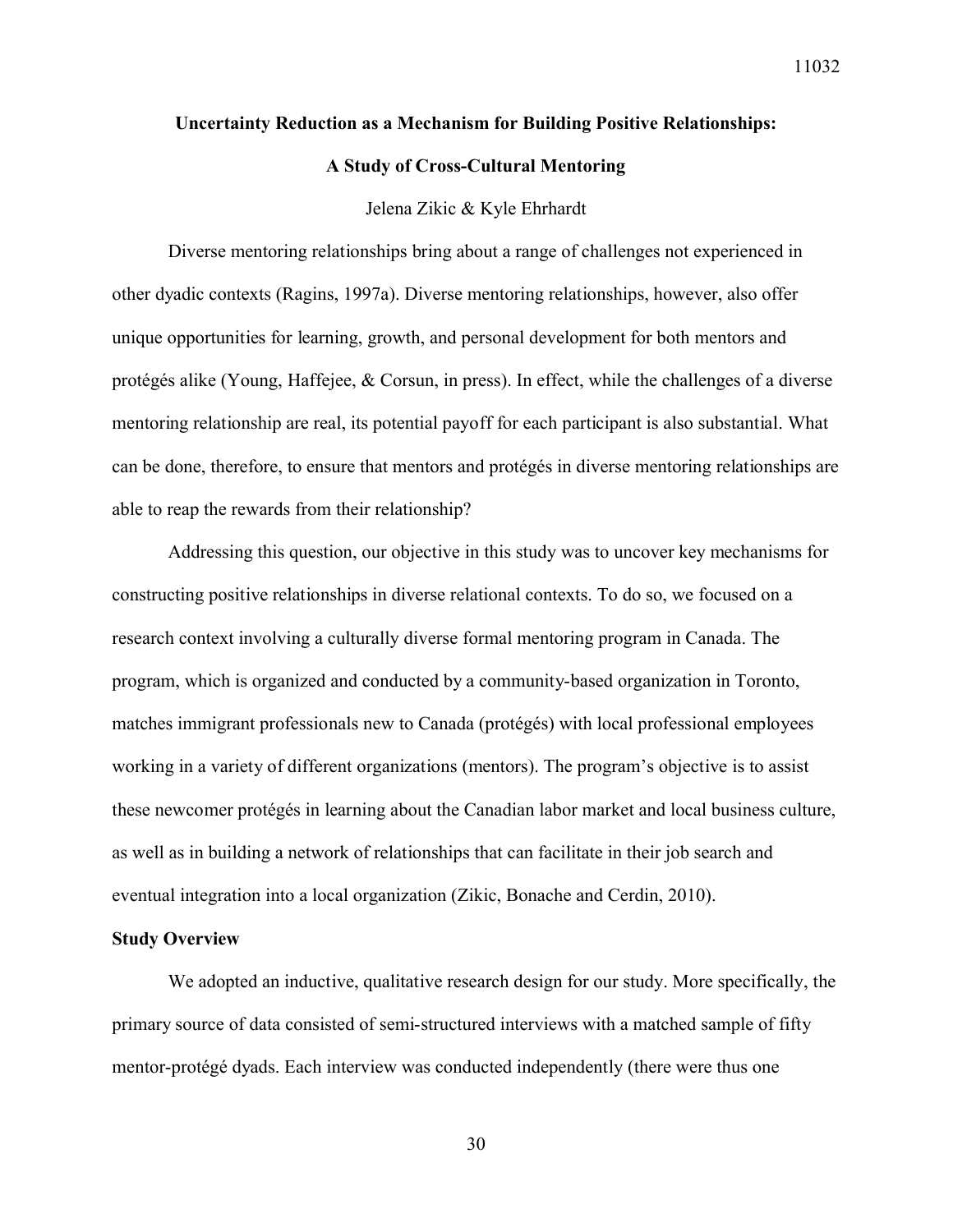hundred interviews conducted in total) near the end of the six-month formal mentoring program. Beyond these interviews with protégés and mentors, we also conducted informational interviews with key constituents involved in administering the program. This included managers at the job search agencies that recommended protégés for the program, along with directors in the local corporations that provided mentors for the program. Finally, in addition to collecting interview data, the lead author also took part as a participant-observer during multiple orientation sessions where mentors and protégés met each other for the first time. Similar to our informational interviews, participating in these orientation sessions allowed for additional understanding of the formal mentoring program structure and goals.

Consistent with our study objectives, all mentor-protégé dyads reflected culturally diverse pairs. About 50% of the mentors were born in Canada or had lived in Canada for greater than twenty years. Mentors were mostly middle- to senior-level managers, and more than 40% had greater than fifteen years of work experience. The newcomer protégés, in contrast, were primarily early- to mid-career professionals, with 70% having between one and fifteen years of work experience. Mentors were also somewhat older than protégés, and women made up about 45% of the overall sample.

Using an inductive, grounded theory approach, our data analyses proceeded in three stages (Gioia, Corley, & Hamilton, 2012; Patton, 2002). We began by identifying first order themes using individual level data taken from our independent interviews with mentors and protégés. We then moved to the dyadic level, creating working memos (Strauss & Corbin 1998) in which we compiled the main themes that emerged for each matched mentor-protégé dyad. Finally, we used the key topics that emerged within each dyad, along with the degree of overlap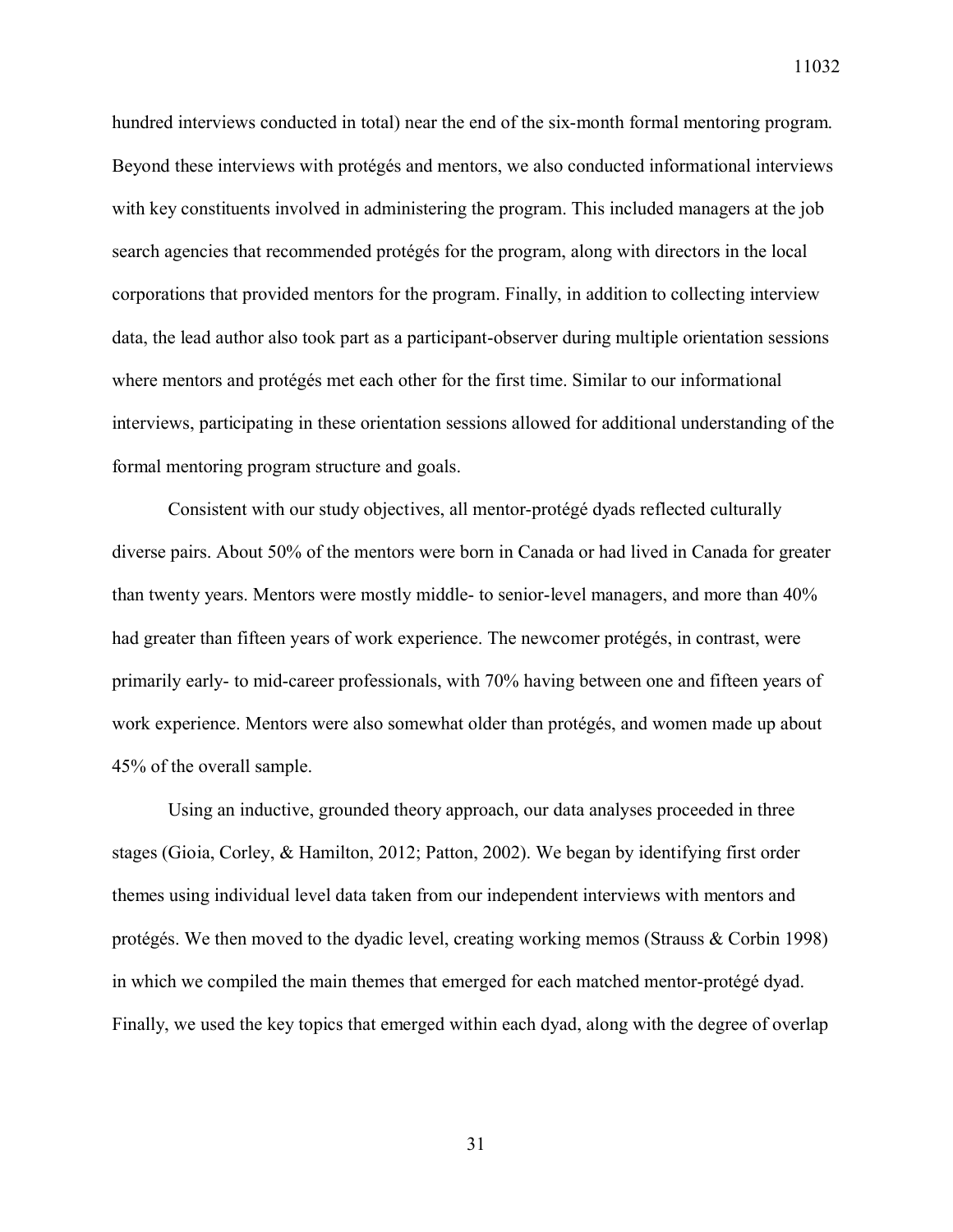across dyads, to create second order themes that reflected different mechanisms mentor and protégé dyads used in developing their relationships.

## **Uncertainty Reduction as a Central Mechanism for Building Positive Relationships**

Although several themes emerged in our data analysis, the most dominant theme reflected uncertainty reduction as a key mechanism for building positive relationships in diverse relational contexts. Across the fifty culturally diverse mentor-protégé dyads in our sample, significant variance existed in how partners approached and resolved uncertainty inherent at the start of their formal mentoring relationship. This uncertainty stemmed from several sources, but most notable source of uncertainty was their disparate cultural backgrounds, which influenced each member's expectations for what constituted prototypical behavior in a mentoring relationship and the roles mentors and protégés are expected to play (c.f., Sanchez-Burks, Nisbett, & Ybarra, 2000).

The way partners negotiated and attempted to resolve this uncertainty proved critical as it laid the groundwork for how relationships were able to progress into varying degrees of quality. For example, in relationships that proved more successful (i.e., those that were of higher quality), mentors and protégés engaged in an explicit process of uncertainty reduction at the outset of their formal mentoring relationship. This initial experience helped to establish a foundation of trust between mentors and protégés, and created a norm of openness that carried through the mentoring relationship (c.f., Thomas, 1993; Turban, Dougherty, & Lee, 2002). In contrast, in relationships that proved more dysfunctional (i.e., those that were of lower quality) mentors and protégés were consistently unable to define and understand the norms of their mentoring relationship. The uncertainty in expectations thus remained a significant roadblock, effectively leading to more closure and problematic dynamics as the relationship progressed. We will share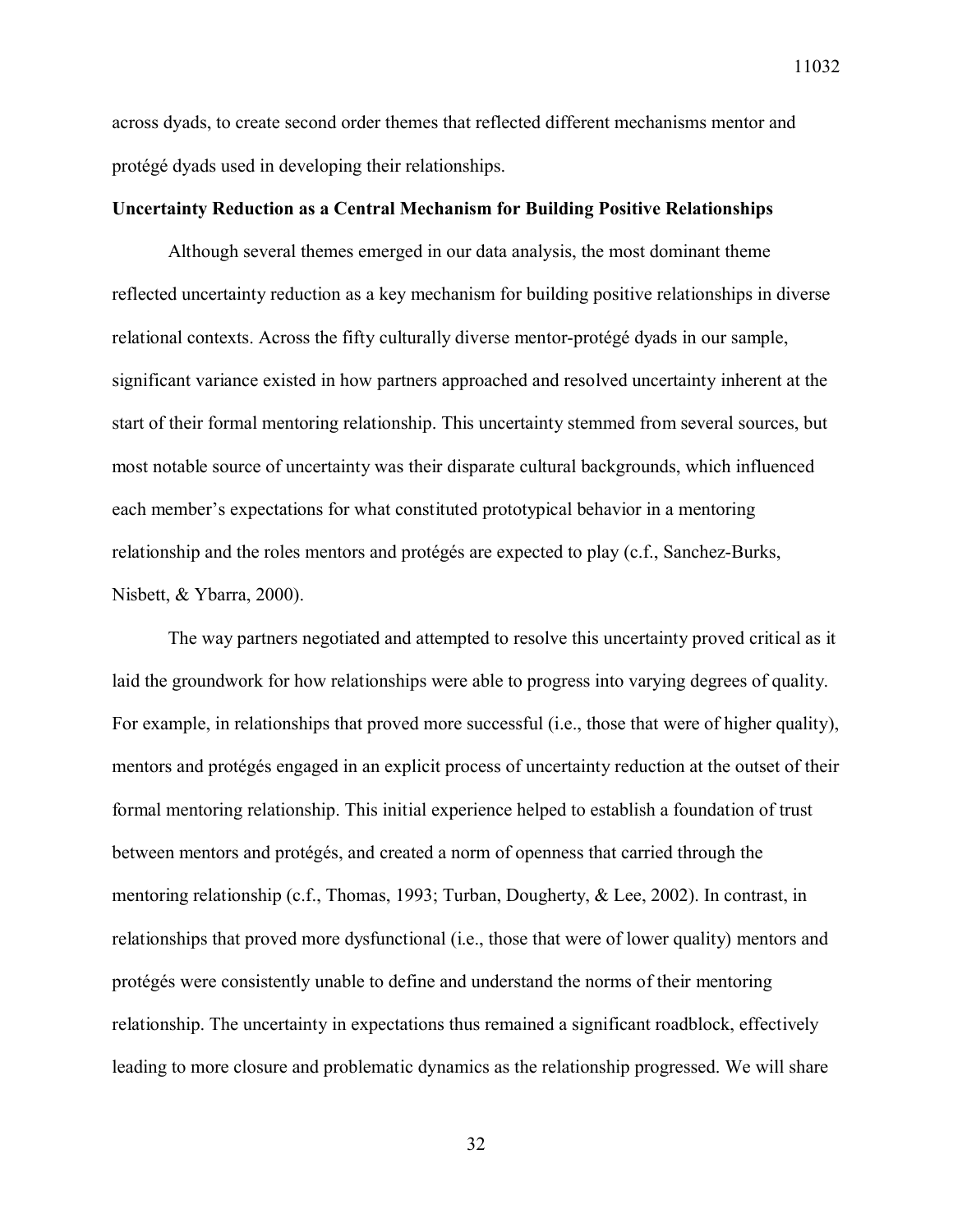illustrative quotations from mentor-protégé dyads reflecting each of these scenarios during the presentation.

#### **Contributions and Connections to Literature**

The importance of uncertainty reduction has not received significant attention in past mentoring research, or research on work relationships more generally. However, it is useful to note that uncertainty reduction has a rich theoretical history in the communication literature. For example, communication scholars observe that interpersonal relationships are socially constructed entities that are created, maintained, and altered through communication (Sigman, 1995); and that when two individuals first meet, their primary concern is one of uncertainty reduction – defined as increasing predictability about their own behavior and that of the other party in a relationship (Berger & Bradac, 1982; Berger & Calabrese, 1975). Communication scholars further recognize that uncertainty in any relationship emerges from three separate components: 1) doubts about one's own participation, 2) doubts about the partner's involvement, and 3) doubts about the relationship itself (Knobloch & Solomon, 1999, 2005).

This research from the communication literature offers mentoring and other relationship researchers a theoretical foothold for studying uncertainty reduction as a mechanism for building positive relationships in diverse relational contexts. In the mentoring arena, an uncertainty reduction lens is moreover particularly relevant for studying positive relationship in a formal mentoring context (as was the context for this study), where individuals with little to no history are required to establish and develop a connection with one another, often in a relatively short period (Ragins, Cotton, & Miller, 2000). Regardless of the specific context, though, as diverse interpersonal relationships are becoming increasingly salient within organizations given diversity and globalization trends (Ragins, 1997b; Young et al., in press), we believe that the value of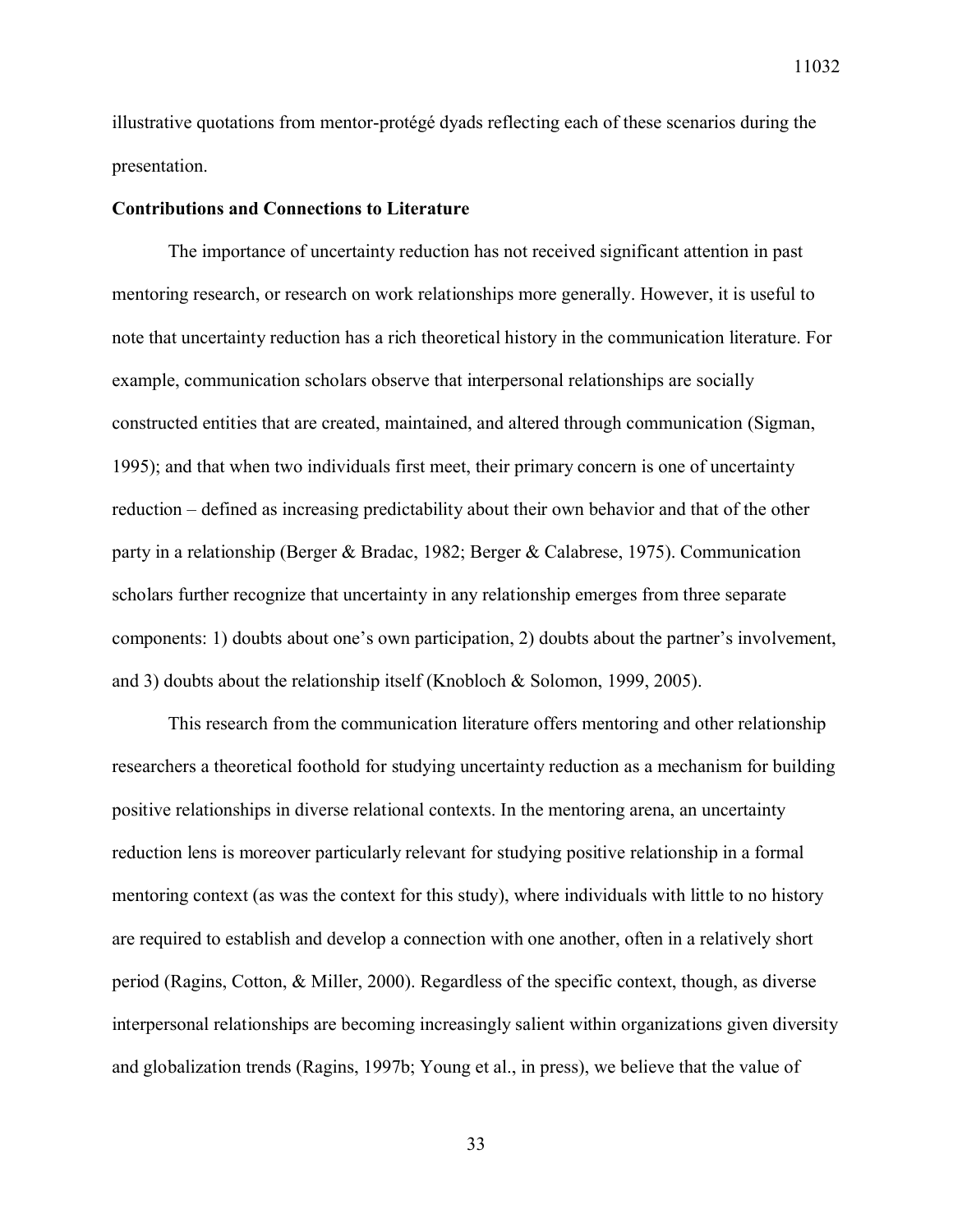uncertainty reduction as a lens for understanding how positive relationships may be built has significant utility for work relationships research going forward.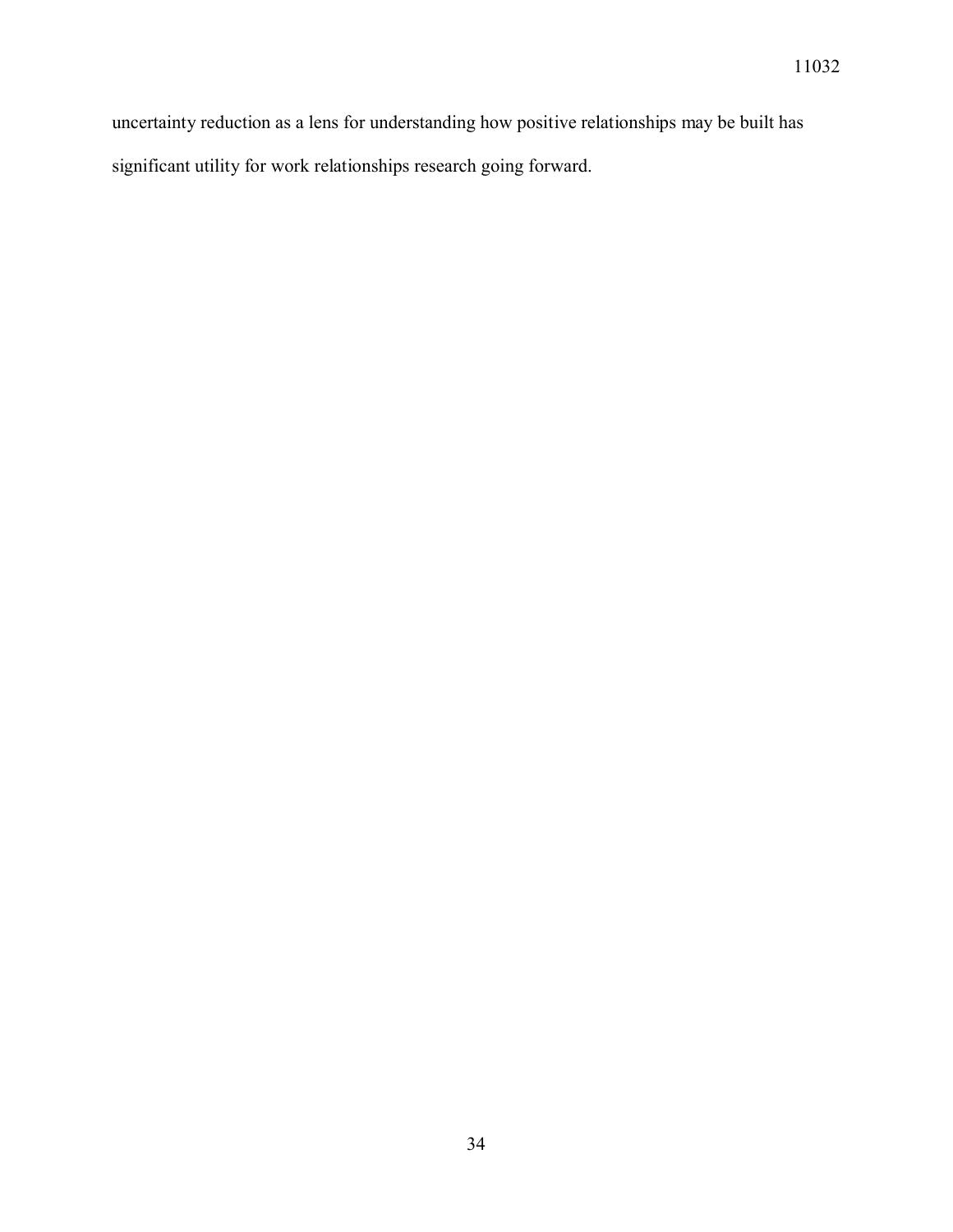#### **REFERENCES**

- Adler, M. G., & Fagley, N. S. 2005. Appreciation: Individual differences in finding value and meaning as a unique predictor of subjective well-being. *Journal of Personality,* 73: 79- 114.
- Algoe, S. B., Kurtz, L. E., & Hilaire, N. M. 2016. Putting the 'you' in 'thank you': Examining other-praising behavior as the active relational ingredient in expressed gratitude. *Social Psychological and Personality Science*, 7: 658-666.
- Beck, C. W. 2016. Perceptions of thanks in the workplace: Use, effectiveness, and dark sides of managerial gratitude. *Corporate Communications,* 21: 333-351.
- Berger, C. R., & Bradac, J. J. 1982. *Language and social knowledge: Uncertainty in interpersonal relationships.* London: Edward Arnold.
- Berger, C. R., & Calabrese, R. J. 1975. Some explorations in initial interaction and beyond: Toward a developmental theory of interpersonal communication. *Human Communication Research,* 1: 99-112.
- Blickle, G., Schneider, P. B., Perrewé, P. L., Blass, F. R., & Ferris, G. R. 2008. The roles of selfdisclosure, modesty, and self-monitoring in the mentoring relationship: A longitudinal multisource investigation. *Career Development International,* 13: 224-240.
- Bufquin, D., DiPietro, R., Orlowski, M., & Partlow, C. 2017. The influence of restaurant coworkers' perceived warmth and competence on employees' turnover intentions: The mediating role of job attitudes. *International Journal of Hospitality Management*, 60: 13-22.
- Cameron, K. S., Dutton, J. E., & Quinn, R. E. (Eds.) 2003. *Positive organizational scholarship: Foundations of a new discipline*. San Francisco, CA: Berrett-Koehler.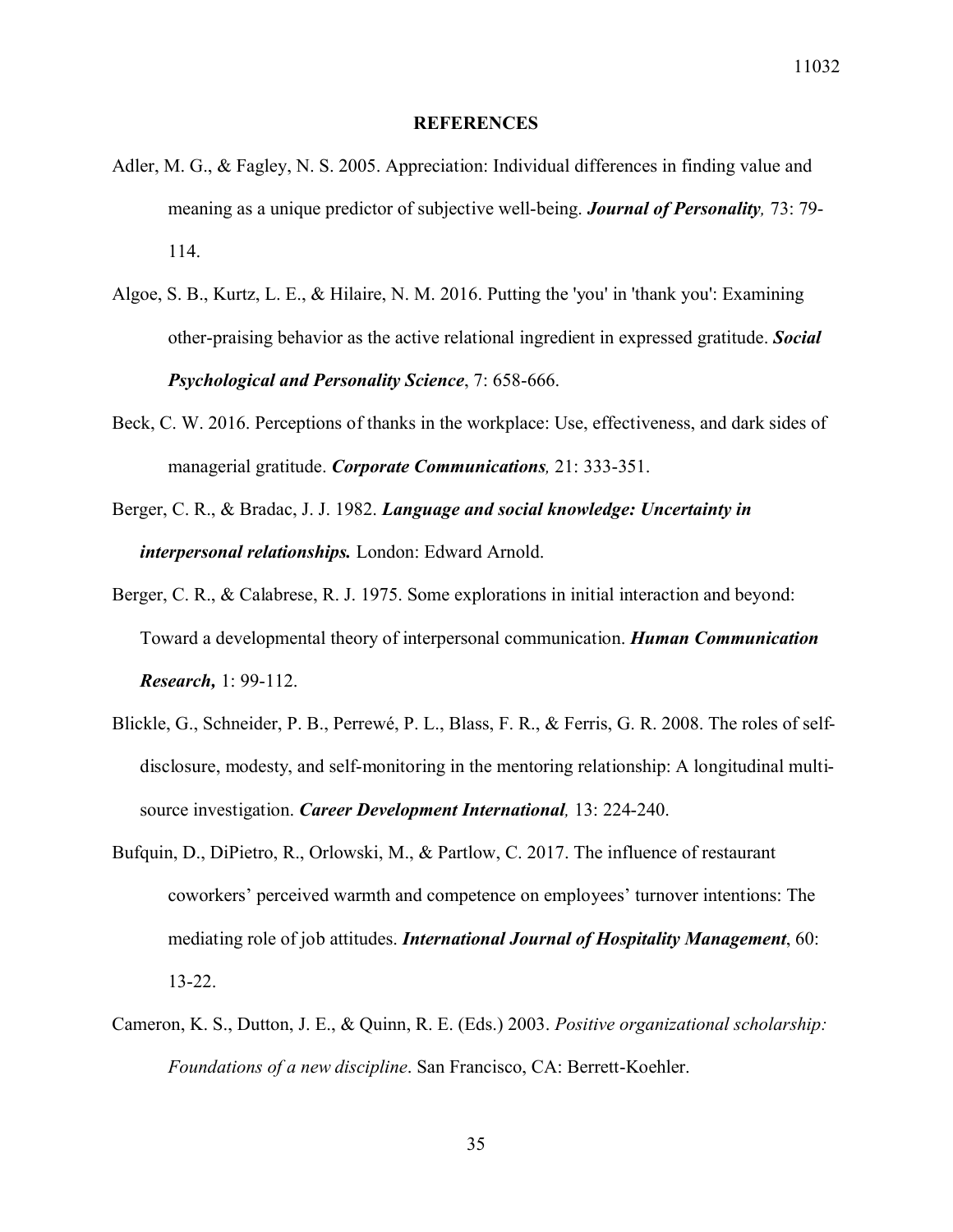- Chow, P. I., & Berenbaum, H. 2016. The relation between depression and appreciation: The role of perceptions of emotional utility in an experimental test of causality. *Cognition and Emotion,* 30: 797-806.
- Coetzee, M., & Pauw, D. 2013. Staff perception of leader emotional competency as a predictor of satisfaction with retention factors. *Journal of Psychology in Africa,* 23: 177-185.
- Colbert, A. E., Bono, J. E., & Purvanova, R. K. 2016. Flourishing via workplace relationships: Moving beyond instrumental support. *Academy of Management Journal*, 59(4), 1199-1223.
- Collins, N. L., & Miller, L. C. 1994. Self-disclosure and liking: A meta-analytic review. *Psychological Bulletin,* 116: 457-475.
- Correll, S. J., & Ridgeway, C. L. 2003. Expectation states theory. *Handbook of social psychology*: 29-51. Boston, MA: Springer.
- Crum, A. J., Salovey, P., & Achor, S. 2013. Rethinking stress: The role of mindsets in determining the stress response. *Journal of Personality and Social Psychology*, 104: 716-733.
- Dindia, K. 2002. Self-disclosure research: Knowledge through meta-analysis. In M. Allen, R. W. Preiss, B. M. Gayle, & N. A. Burrell (Eds.), *Interpersonal communication research: Advances through meta-analysis*: 169-185. Mahwah, NJ: Lawrence Erlbaum Associates Publishers.
- Dindia, K., & Allen, M. 1992. Sex differences in self-disclosure: A meta-analysis. *Psychological Bulletin,* 112: 106-124.
- Dirks, K. T., & Ferrin, D. L. 2002. Trust in leadership: Meta-analytic findings and implications for research and practice. *Journal of Applied Psychology*, 87: 611-628.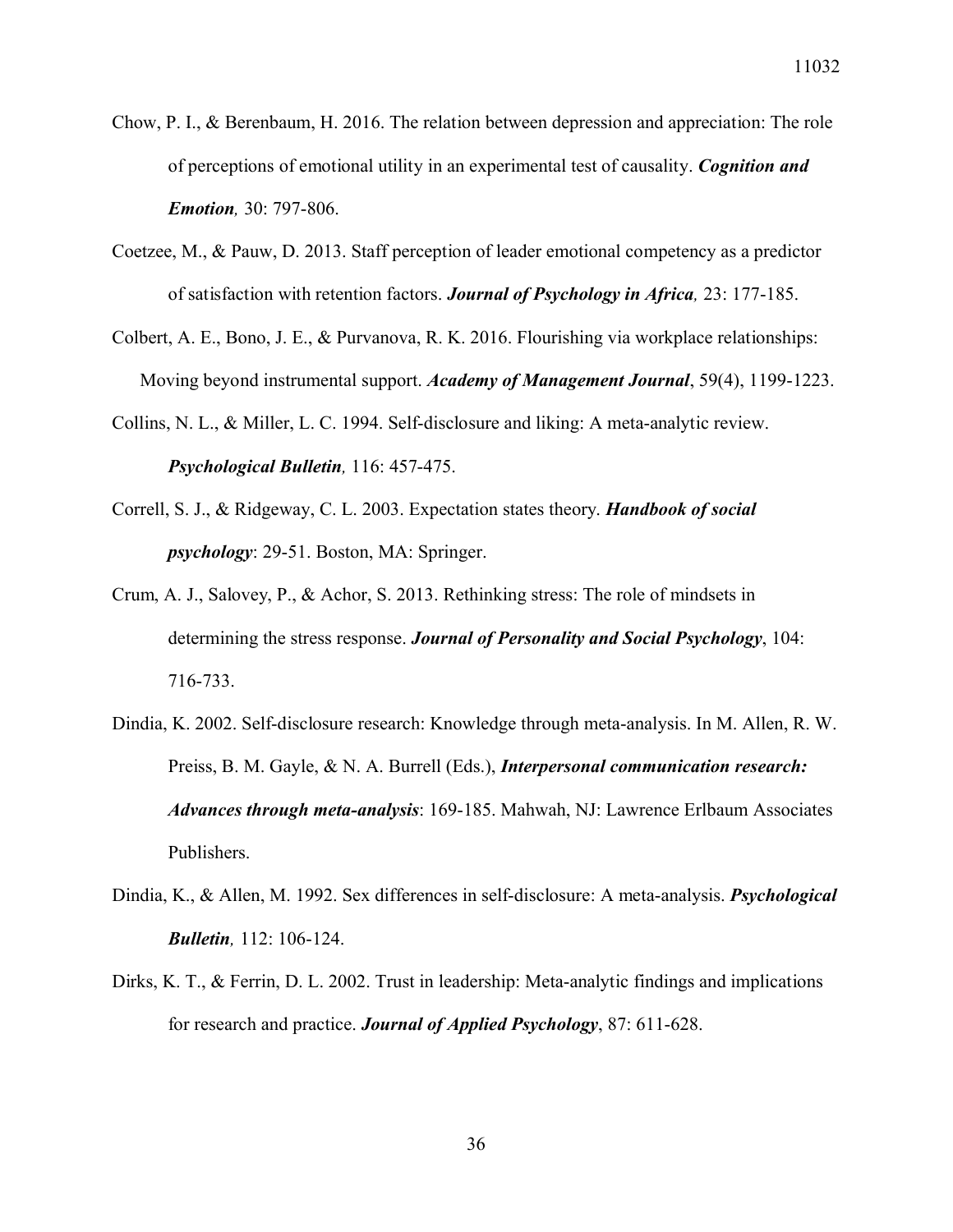- Donaldson, S. I., & Ko, I. 2010. Positive organizational psychology, behavior, and scholarship: A review of the emerging literature and evidence base. *The Journal of Positive Psychology*, *5*: 177-191.
- Dulebohn, J. H., Bommer, W. H., Liden, R. C., Brouer, R. L., & Ferris, G. R. 2012. A metaanalysis of antecedents and consequences of leader-member exchange: Integrating the past with an eye toward the future. *Journal of Management*, 38: 1715-1759.
- Dumas, T. L., & Sanchez-Burks. J. 2015. The professional, the personal, and the ideal worker: Pressures and objectives shaping the boundary between life domains. *The Academy of Management Annals,* 9: 803-843.
- Dutton, J. E., & Heaphy, E. D. 2003. The power of high-quality connections at work. In K.S. Cameron, J.E. Dutton & R.E. Quinn (Eds.), *Positive Organizational Scholarship* (pp. 263-278). San Francisco: Berrett-Koehler Publishers
- Eagly, A. H., & Karau, S. J. 2002. Role congruity theory of prejudice toward female leaders. *Psychological Review,* 109: 573-598.
- Eberly, M. B., & Fong, C. T. 2013. Leading via the heart and mind: The roles of leader and follower emotions, attributions and interdependence. *Leadership Quarterly*, 24: 696-711.
- Emmons, R. A., & McCullough, M. E. 2003. Counting blessings versus burdens: An experimental investigation of gratitude and subjective well-being in daily life. *Journal of Personality and Social Psychology*, 84: 377-389.
- Fagley, N. S. 2012. Appreciation uniquely predicts life satisfaction above demographics, the Big 5 personality factors, and gratitude. *Personality and Individual Differences*, 53: 59-63.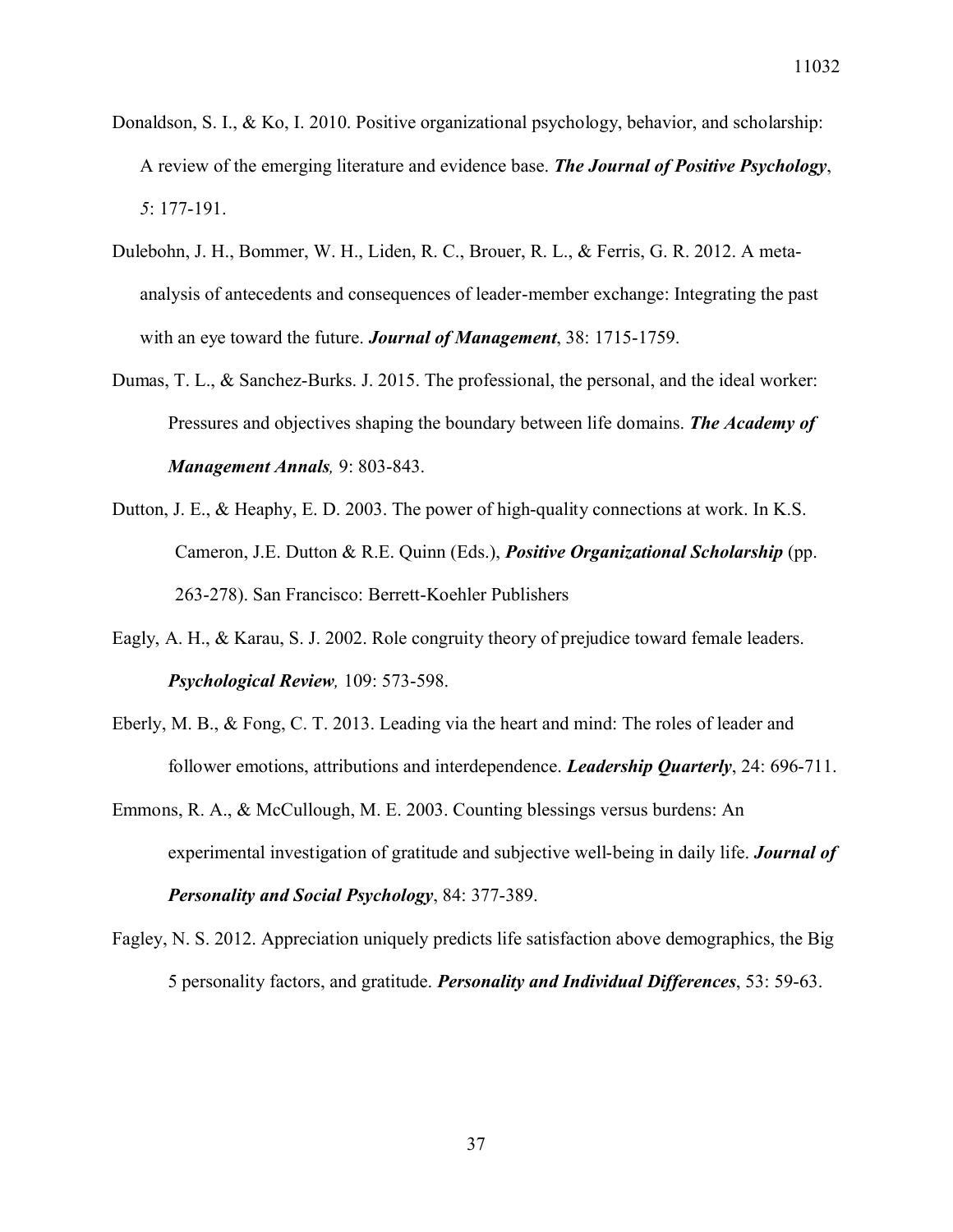- Falvo, R., Capozza, D., Di Bernardo, G. A., & Manganelli, A. M. 2016. Leaders' competence and warmth and satisfaction of basic needs. *TPM: Testing, Psychometrics, Methodology in Applied Psychology*, 23: 185-202.
- Ferris, G.R., Liden, R.C., Munyon, T.P., Summers, J.K., Basik, K.J., & Buckley, M.R. 2009. Relationships at work: Toward a multidimensional conceptualization of dyadic work relationships. *Journal of Management,* 35: 1379-1403.
- Fiske, S. T., Cuddy, A. J. C., Glick, P., & Xu, J. 2002. A model of (often mixed) stereotype content: Competence and warmth respectively follow from perceived status and competition. *Journal of Personality and Social Psychology,* 82: 878-902.
- Fragale, A. R., Overbeck, J. R., & Neale, M. A. 2011. Resources versus respect: Social judgments based on targets' power and status positions. *Journal of Experimental Social Psychology*, 47: 767-775.
- Gersick, C.J.G., Bartunek, J.M., & Dutton, J.E. (2000). Learning from academia: The importance of relationships in professional life. *Academy of Management Journal,* 43: 1026-1044.
- Gioia D. A, Corley K. G., & Hamilton A. L. 2012. Seeking qualitative rigor in inductive research: Notes on the Gioia methodology. *Organizational Research Methods,* 16: 15-31.
- Gittell, J. H. 2016. *Transforming Relationships for High Performance: The Power of Relational Coordination***.** Stanford University Press.
- Gordon, A., Impett, E., Kogan, A., Oveis, C., & Keltner, D. 2012. To have and to hold: Gratitude promotes relationship maintenance in intimate bonds. *Journal of Personality and Social Psychology*, 103: 257-274.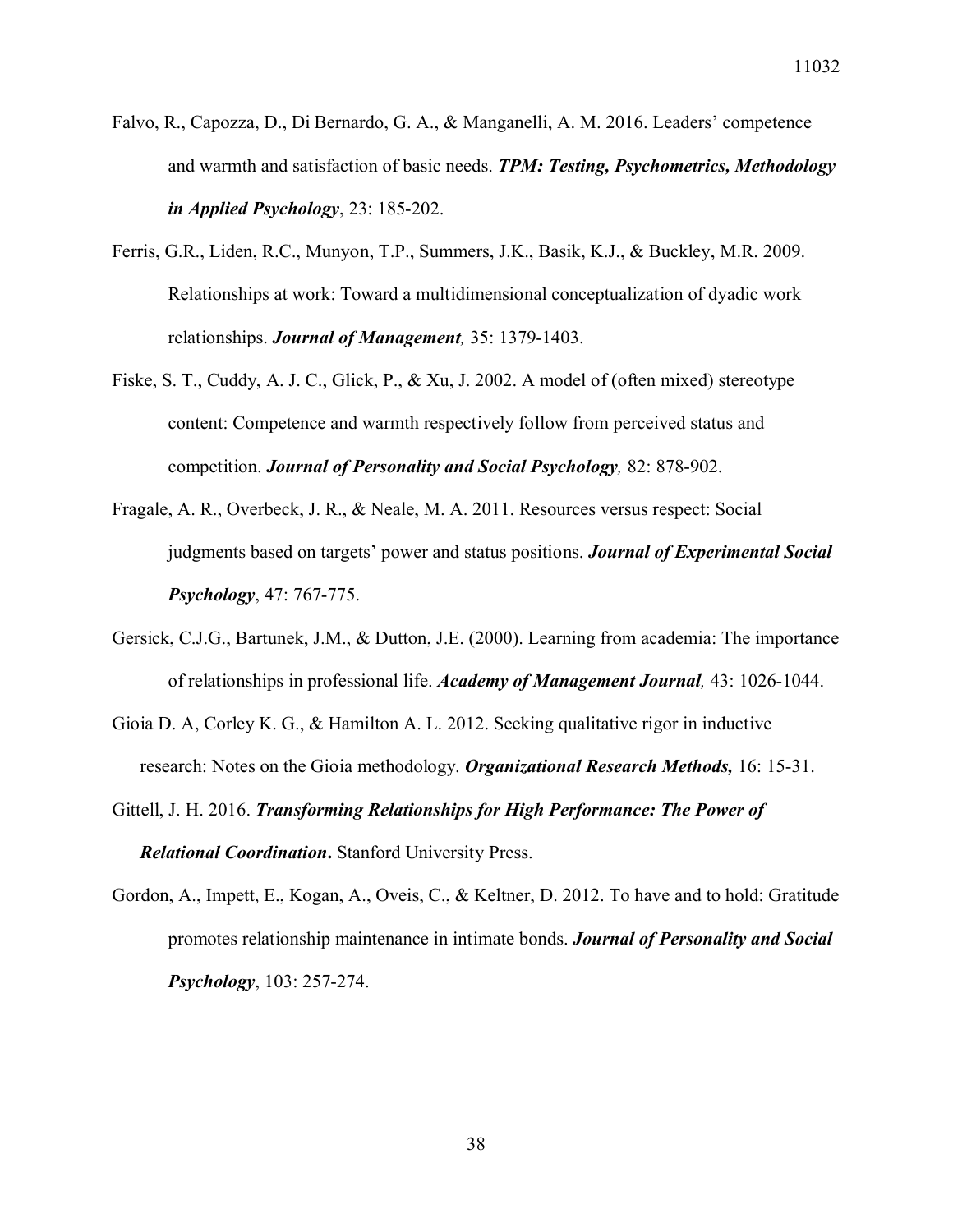- Gottfredson, R. K., & Aguinis, H. 2017. Leadership behaviors and follower performance: Deductive and inductive examinations of theoretical rationales and underlying mechanisms. *Journal of Organizational Behavior,* 38: 558-591.
- Hekman, D. R., & Johnson, S. K., Foo, M. D., & Yang, W. 2017. Does diversity-valuing behavior result in diminished performance ratings for non-white and female leaders? *Academy of Management Journal,* 60: 771-797.
- Heslin, P.A., Keating, L.A, & Minbashian, A. In press. How situational cues and mindset dynamics shape personality effects on career outcomes. *Journal of Management*
- Ibarra, H. 1999. Provisional selves: Experimenting with image and identity in professional adaptation. *Administrative Science Quarterly*, 44: 764-791.
- Ito, A., & Bligh, M. C. 2017. Feeling vulnerable? Disclosure of vulnerability in the charismatic leadership relationship. *Journal of Leadership Studies,* 10: 66-70.
- Knobloch, L. K., & Solomon, D. H. 1999. Measuring the sources and content of relational uncertainty. *Communication Studies,* 50: 261-278.
- Knobloch, L. K., & Solomon, D. H. 2005. Relational uncertainty and relational information processing: Questions without answers? *Communication Research,* 32, 349-388.
- Kreiner, G. E., Hollensbe, E. C., & Sheep, M. L. 2006. Where is the "me" among the "we"? Identity work and the search for optimal balance. *Academy of Management Journal*, 49: 1031-1057.
- Lankau, M. J., & Scandura, T. A. 2002. An investigation of personal learning in mentoring relationships: Content, antecedents, and consequences. *Academy of Management Journal*, 45: 779-790.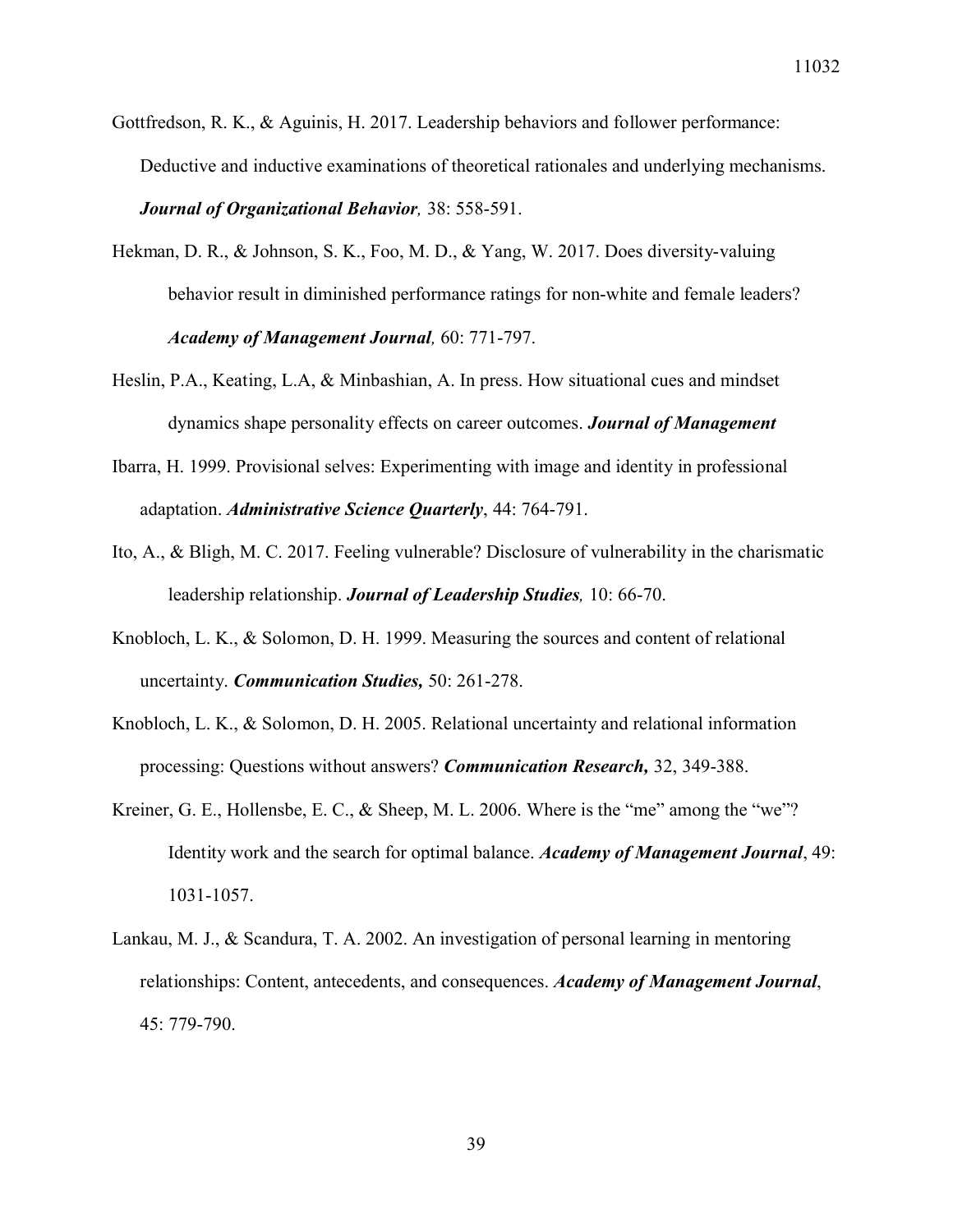- Lent, R. W., Brown, S. D., & Hackett, G. 1994. Toward a unifying social cognitive theory of career and academic interest, choice, and performance. *Journal of Vocational Behavior*, 45: 79-122.
- Liden, R., & Wayne, S. 2000. An examination of the mediating role of psychological empowerment on the relations between the job, interpersonal relationships, and work outcomes. *Journal of Applied Psychology*, 85: 407-416.
- Luthans, F. 2002. The need for and meaning of positive organizational behavior. *Journal of Organizational Behavior*, 23: 695-706.
- McCullough, M. E., Emmons, R. A., & Tsang, J.-A. 2002. The grateful disposition: A conceptual and empirical topography. *Journal of Personality and Social Psychology*, 82: 112-127.
- Naito, T., & Sakata, Y. 2010. Gratitude, indebtedness, and regret on receiving a friend's favor in Japan. *Psychologia*, 53: 179-194.
- Naito, T., & Washizu, N. 2015. Note on cultural universals and variations of gratitude from an East Asian point of view. *International Journal Behavioral Science*, 10: 1-8.
- Nilsen, D., & Campbell, D. P. 1993. Self–observer rating discrepancies: Once an overrater, always an overrater?. *Human Resource Management*, 32: 265-281.
- Omarzu, J. 2000. A disclosure decision model: Determining how and when individuals will selfdisclose. *Personality and Social Psychology Review,* 4: 174-185.
- Owens, B. P., Baker, W. E., Sumpter, D. M., & Cameron, K. S. 2016. Relational energy at work: Implications for job engagement and job performance. *Journal of Applied Psychology,* 10: 35.

Parker, P., Hall, D. T., & Kram, K. E. 2008. Peer coaching: A relational process for accelerating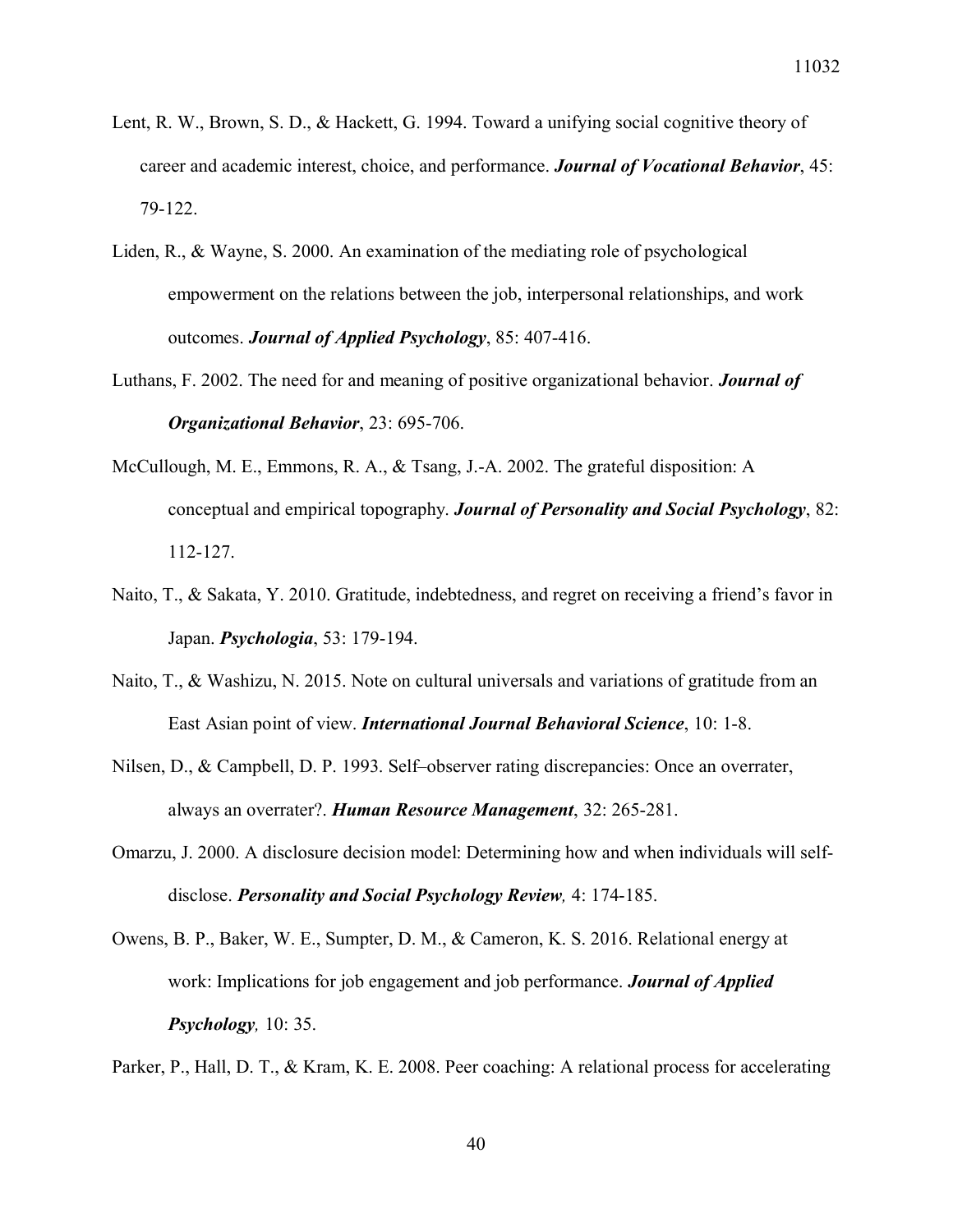career learning. *Academy of Management Learning & Education*, 7: 487-503.

- Patton, M. Q. 2002. Two decades of developments in qualitative inquiry: A personal, experiential perspective. *Qualitative Social Work,* 1: 261-283.
- Phillips, K. W., Rothbard, N. P., & Dumas, T. L. 2009. To disclose or not to disclose? Status distance and self-disclosure in diverse environments. *Academy of Management Review,*  34: 710-732.
- Ragins, B. R. 1997a. Diversified mentoring relationships in organizations: A power perspective. *Academy of Management Review,* 22: 482-521.
- Ragins, B. R. 1997b. Antecedents of diversified mentoring relationships. *Journal of Vocational Behavior,* 51: 90-109.
- Ragins, B. R., Cotton, J. L., & Miller, J. S. 2000. Marginal mentoring: The effects of type of mentor, quality of relationship, and program design on work and career attitudes. *Academy of Management Journal,* 43: 1177-1194.
- Ragins, B.R. & Dutton, J.E. 2007. (Eds.) *Exploring positive relationships at work: Building a theoretical and research foundation.* Mahwah, NJ: Lawrence Erlbaum Associates.
- Rash, J. A., Matsuba, M. K., & Prkachin, K. M. 2011. Gratitude and well-being: Who benefits the most from a gratitude intervention? *Applied Psychology: Health and Well-Being*, 3: 350-369.
- Reis, H. T., & Gable, S. L. 2003. Toward a positive psychology of relationships. In C. L. Keyes & J. Haidt (Eds.), *Flourishing: The positive person and the good life:* 129–159. Washington, DC: American Psychological Association.
- Roberts, R. C. 2004. The blessings of gratitude: A conceptual analysis. In R. A. Emmons & M. E. McCullough, *The psychology of gratitude*: 58-78. New York: Oxford University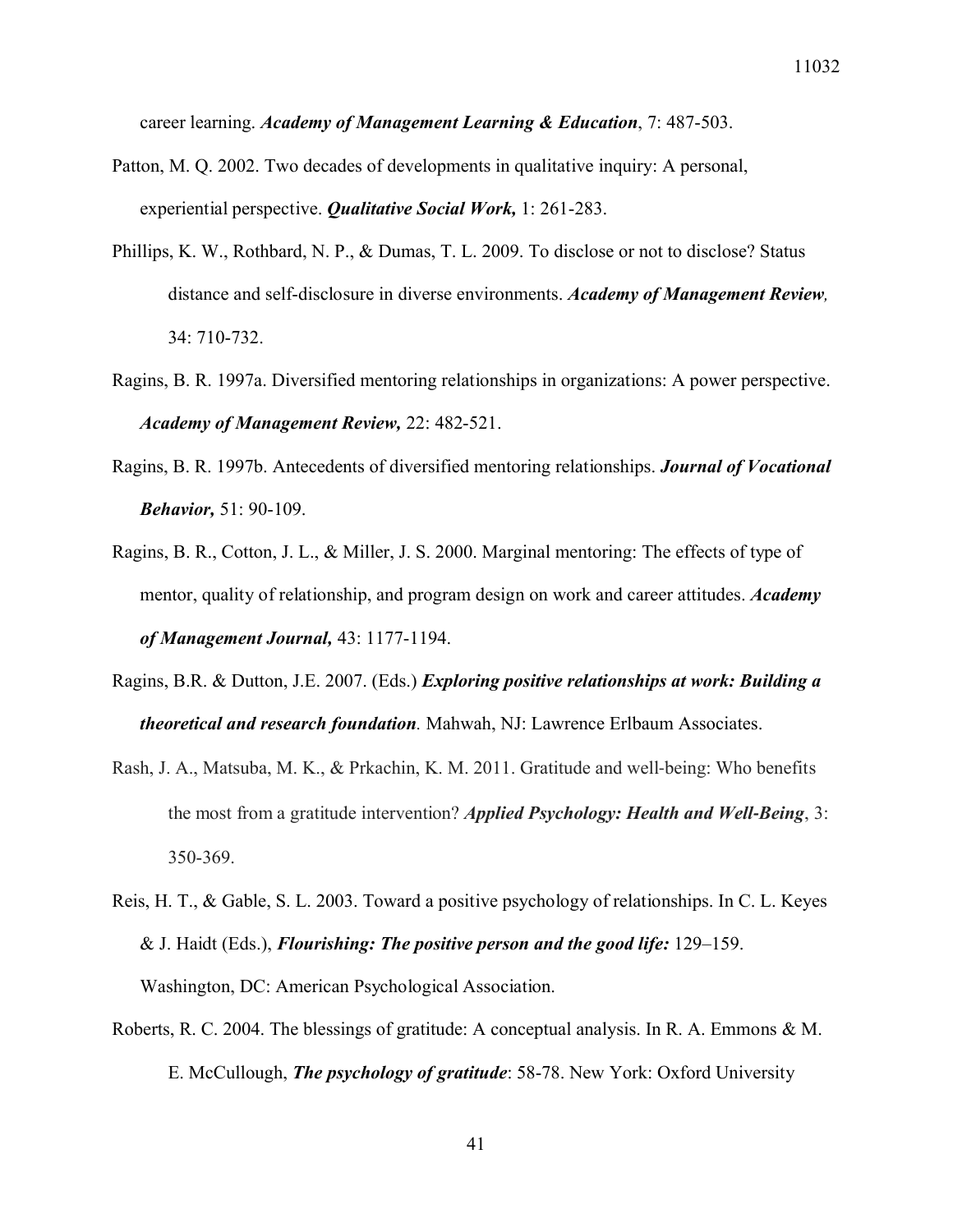Press.

- Sanchez-Burks, J., Nisbett, R. E., & Ybarra, O. 2000. Cultural styles, relational schemas and prejudice against outgroups. *Journal of Personality and Social Psychology,* 79: 174-189.
- Schnackenberg, A. K., & Tomlinson, E. C. 2014. Organizational transparency: A new perspective on managing trust in organization-stakeholder relationships. *Journal of Management*, 42: 1784-1810.
- Sergeant, S., & Mongrain, M. 2011. Are positive psychology exercises helpful for people with depressive personality styles? *The Journal of Positive Psychology*, 6: 260-272.
- Siegel, J. T., & Thomson, A. L. 2017. Positive emotion infusions of elevation and gratitude: Increasing help-seeking intentions among people with heightened levels of depressive symptomatology. *The Journal of Positive Psychology*, 12: 509-524.
- Sigman, S. J. 1995. Order and continuity in human relationships: A social communication approach to defining 'relationship.' In W. Leeds-Hurwitz (Ed.), *Social Approaches to Communication:* 188-200. New York: The Guilford Press.
- Sin, N. L., & Lyubomirsky, S. 2009. Enhancing well-being and alleviating depressive symptoms with positive psychology interventions: A practice-friendly meta-analysis. *Journal of Clinical Psychology*, 65: 467-487.
- Sprecher, S., & Treger, S. 2015. The benefits of turn-taking reciprocal self-disclosure in getacquainted interactions. *Personal Relationships,* 22: 460-475.
- Stocker, D., Jacobshagen, N., Krings, R., Pfister, I. B., & Semmer, N. K. 2014. Appreciative leadership and employee well-being in everyday working life. *German Journal of Research in Human Resource Management*, 28: 73-95.

Stocker, D., Jacobshagen, N., Semmer, N. K., & Annen, H. 2010. Appreciation at work in the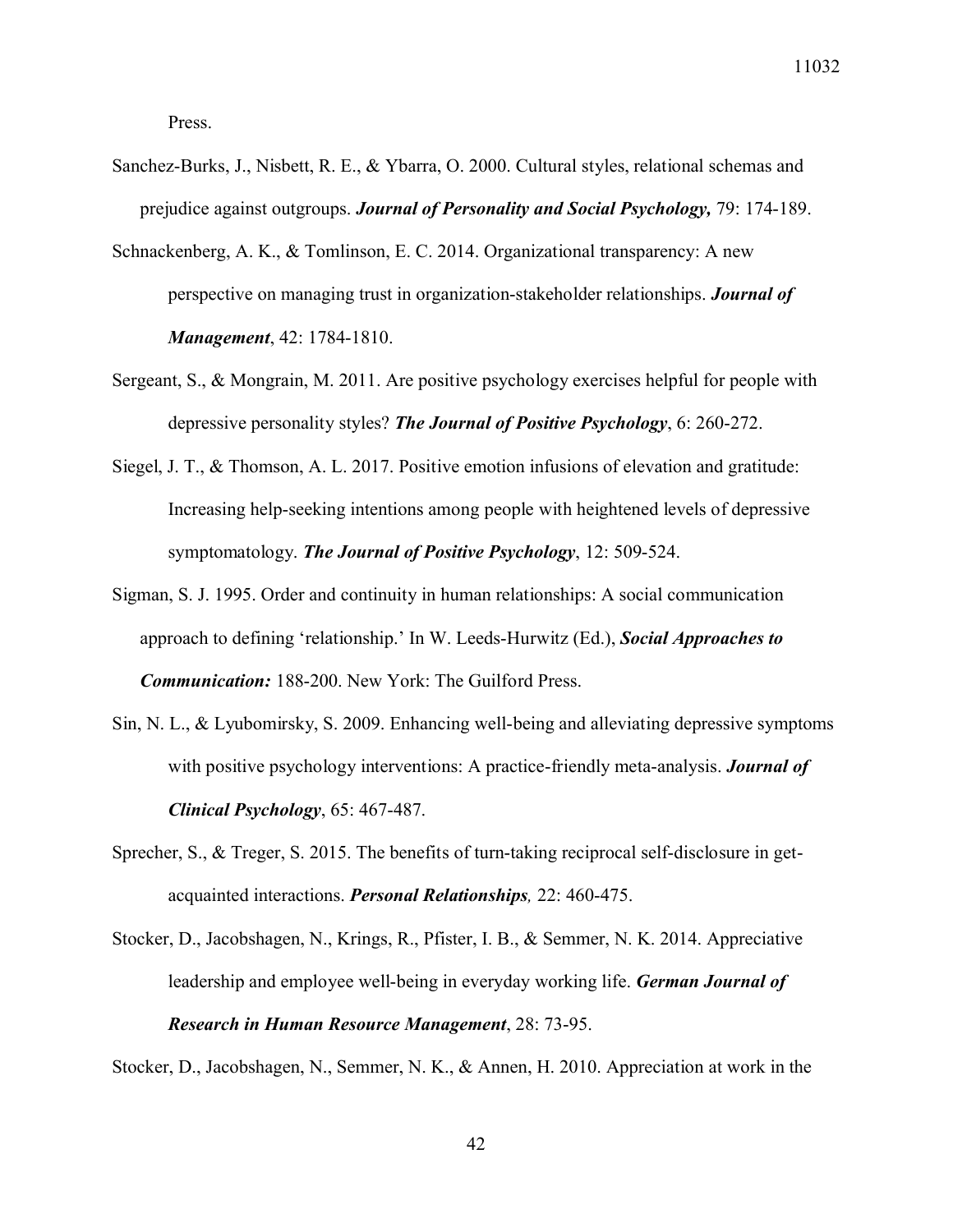Swiss armed forces. *Swiss Journal of Psychology*, 69: 117-124.

- Strauss, A., & Corbin, J. 1998. *Basics of qualitative research: Techniques and procedures for developing grounded theory.* Thousand Oaks, CA: Sage.
- Thomas, D. A. 1993. Racial dynamics in cross-race developmental relationships. *Administrative Science Quarterly,* 38: 169-194.
- Titova, L., Wagstaff, A. E., Parks, A. C. 2017. Disentangling the effects of gratitude and optimism: A cross-cultural investigation. *Journal of Cross-Cultural Psychology*, 48: 754-770.
- Turban, D. B., Dougherty, T. W., & Lee, F. K. 2002. Gender, race, and perceived similarity effects in developmental relationships: The moderating role of relationship duration. *Journal of Vocational Behavior,* 61: 240-262.
- Walton, G. M., & Cohen, G. L. 2011. A brief social-belonging intervention improves academic and health outcomes of minority students, *Science, 331*, 1447-1451.
- Wanberg, C. R., Welsh, E. T., & Kammeyer-Mueller, J. 2007. Protégé and mentor selfdisclosure: Levels and outcomes within formal mentoring dyads in a corporate context. *Journal of Vocational Behavior*, 70: 398-412.
- Washizu, N. & Naito, T. 2015. The emotions sumanai, gratitude, and indebtedness, and their relations to interpersonal orientation and psychological well-being among Japanese university students. *International Perspectives in Psychology: Research, Practice, Consultation*, 4: 209-222.
- Watkins, P. C., & Bell, J. 2017. Current theories and research in the psychology of gratitude. In M. A. Warren & S. I. Donaldson (Eds.) *Scientific advances in positive psychology*: 103- 130. Santa Barbara, CA: Praeger.